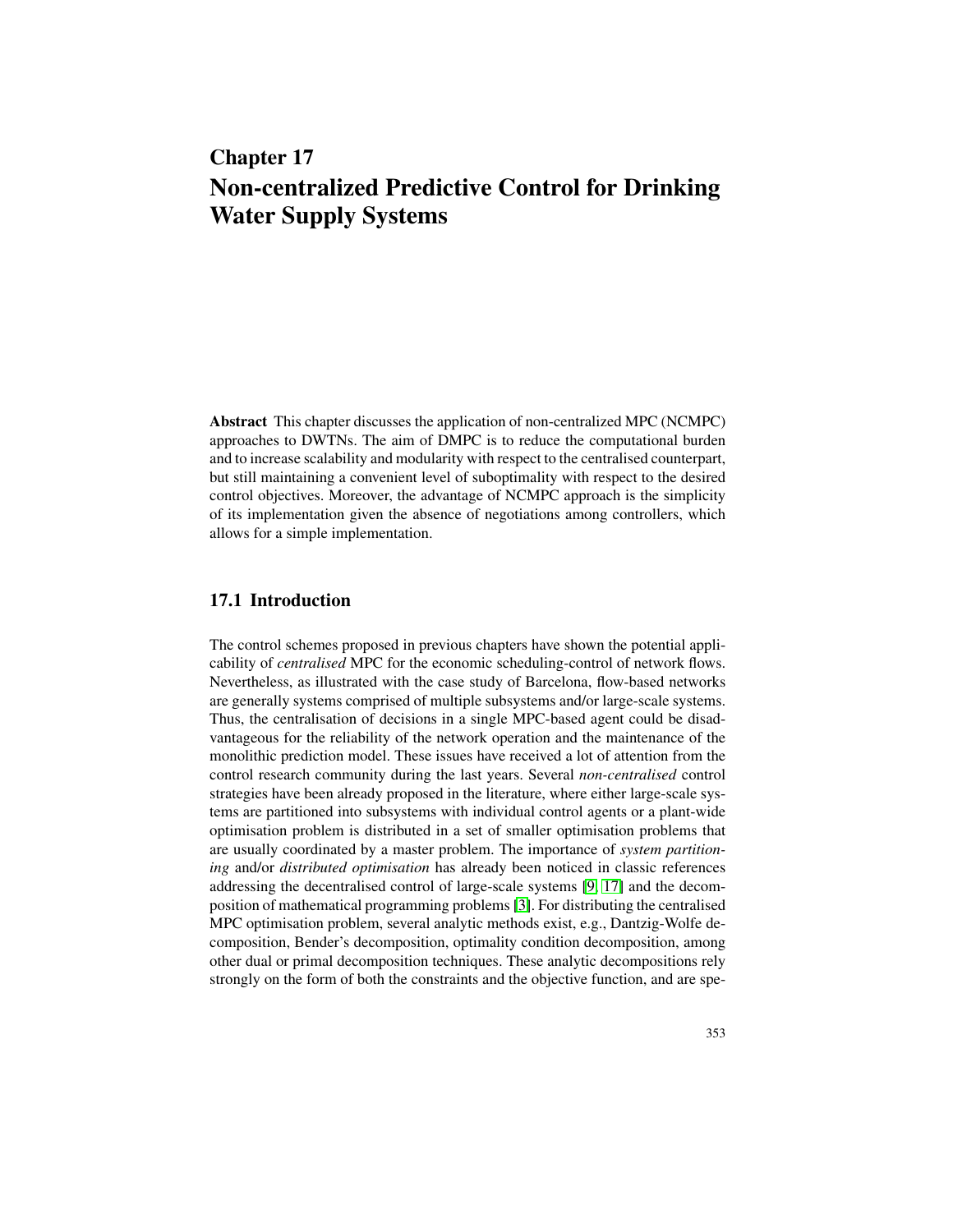cialised to particular problem structures that might not cover many real large-scale flow-based networks. Therefore, as discussed in Chapter 16, graph theory is also used to cope with large-scale networks. Basically, the partitioning of a flow-based network consists in choosing subsets of the global variables to be assigned to different local agents that are in charge of controlling individual partitions/subsystems, as described in [5, 6, 11, 14]). This chapter addresses a large-scale network as a systemof-systems instead of analytically decomposing the global optimisation problem; the corresponding partitions will be assumed given from now on.

It has been demonstrated in [16] that exchanging only interaction information (even iteratively) among the local controllers is not enough to guarantee closed-loop stability and/or optimal plant-wide performance due to their competitive behaviour. Hence, for economically optimal operation (or to reduce sub-optimality) of the network, cooperation between local controllers must be induced. This can be achieved, e.g., by means of cooperative, coordinated or hierarchical MPC schemes, which incorporate negotiation/coordination mechanisms to approach the centralised solution. A crucial issue in all these non-centralised control schemes is that of guaranteeing recursive feasibility of the optimisation problem, especially when addressing dynamically coupled subsystems. Among the non-centralised MPC schemes that have been proposed in the literature (see e.g., [12] and references therein), one important classification criterion is the information exchange between local agents (e.g., predicted trajectories, prices or dual variables), which in general can be either local or global. On the one hand, there are schemes that use local information and iterative communication to improve performance but guaranteeing feasibility mostly only upon convergence to the global optimal solution. To cope with feasibility losses (e.g., due to early termination of the iterative algorithm) other non-iterative distributed MPC schemes consider the shared variables as local disturbances and rely on the design of (possibly over-conservative) robust local controllers, guaranteeing feasibility of the network at the expense of a worse economic performance. On the other hand, there exist several cooperative approaches inspired in [18], which exchange global information and ensure recursive feasibility of the optimisation problem (even with non-iterative communication) by using centralised prediction models. Generally, these cooperative schemes converge asymptotically to the central optimum under certain structural assumptions, e.g., sparse couplings.

Most of the available non-centralised MPC algorithms were proposed to control systems operating under a standard (tracking) cost functions and only few cooperative (iterative) distributed economic MPC schemes have been recently published (see e.g., [4, 8]). Differently, this chapter proposes a non-iterative multi-layer distributed economic MPC (ML-DMPC) approach for its application to flow-based networks. This approach is based on a temporal and functional decomposition of the centralised economic scheduling-control problem. The architecture of the proposed ML-DMPC controller lies in the class of hierarchical systems [10]. Specifically, the controller comprises two layers that operate at different time scales and interact to fulfil a set  $O$  of desired control objectives. In a top-down hierarchy, the control structure has a centralised coordinator in the upper layer and a set of local distributed MPC controllers in the lower layer. Contrary to the standard coordinated distributed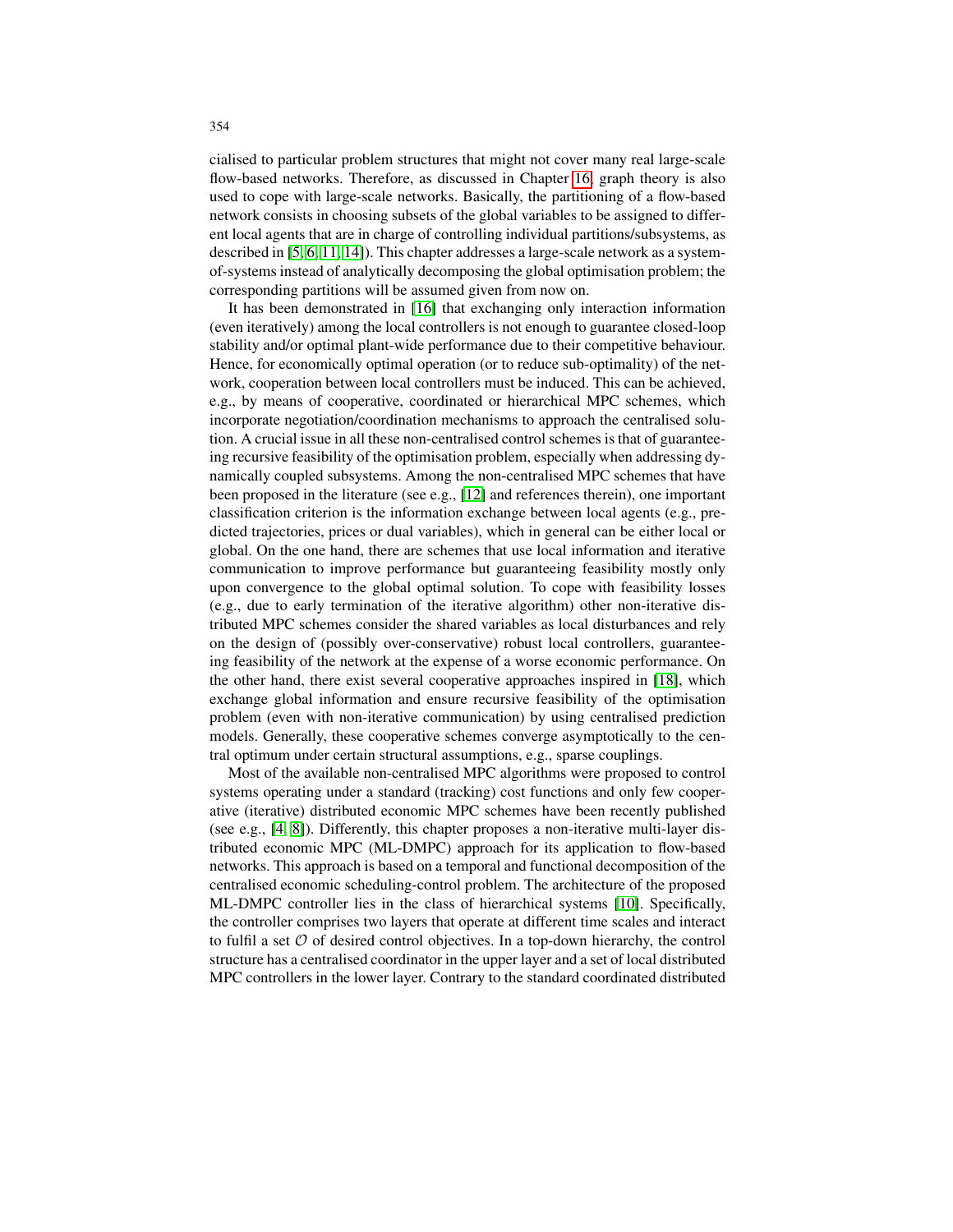control structures [10], where the local controllers use local information and communicate iteratively only with the coordinator to reconstruct the centralised performance, the proposed ML-DMPC scheme considers non-iterative and hierarchicallike neighbour-to-neighbour communication between the local controllers. The coordinator is used to influence (also non-iteratively) the overall performance trough economic *intervention parameters*. The ML-DMPC controller aims to improve the performance of a decentralised MPC strategy (but still being globally sub-optimal) and to guarantee recursive feasibility of the involved tractable distributed algorithm.

#### 17.2 Problem statement

In Chapter 11, a method to obtain the monolithic state-space model of a given flowbased network graph was described. Once the control-oriented model is stated, it is important to determine the objective of performing the partitioning of the physical network no matter what control strategy is followed. For large-scale network flow problems, the partitioning of the system gains sense from the point of view of modularity of the control architecture and the reduction of computational burden. In any case, the way the network elements are interconnected is a key factor for performing the partitioning and control of the overall network since it determines the type of couplings between subsystems and consequently the complexity and rationality of the control strategy.

In the following sections, the overall system is assumed to be decomposed in a set of  $M \in \mathbb{Z}_{\geq 1}$  dynamically coupled non-overlapped subsystems denoted by  $S_i$ ,  $i \in \mathbb{Z}_{[1,M]}$ . The number *M* of subsystems is generally a tuning parameter. In this chapter, a two-stage decomposition is performed. In the first stage, a reachability analysis is used to define a set of subsystems that can be supplied only by one source each. These resultant subsystems are here called *anchored subsystems* and are denoted as  $S_i$ ,  $i \in \mathbb{Z}_{[1,r]}$ , where  $r \leq M$ , is the number of flow sources in the network. The remaining elements of the network are grouped in a subsystem denoted as  $\tilde{S}$ , which is supplied by the cross-border outflows of the anchored subsystems. Such flows are considered as *pseudo-sources* of  $\hat{S}$ . In the second stage of the decomposition, subsystem S is later subdivided into  $M - r$  subsystems by means of the graph-based partitioning algorithm proposed in Chapter 16. This algorithm aims at decomposing  $\hat{S}$  and its corresponding directed graph into sub-graphs, in such a way that all resultant partitions have nearly the same number of vertices and a hierarchical/sequential solution order can be stated. Note that another set of pseudo-sources may appear after the decomposition of  $\tilde{\mathcal{S}}$  and, contrary to the first stage of decomposition, each subsystem may have both entering and leaving cross-border flows depending on the interconnections of the resultant  $S_i$  subsystems,  $i \in \mathbb{Z}_{[r+1,M]}$ . A sketch of the overall decomposition process is depicted in Figure 17.1.

Particularly, this chapter considers only input-coupled dynamics and input-coupled constraints. Then, each subsystem can be described by the following discrete-time linear model: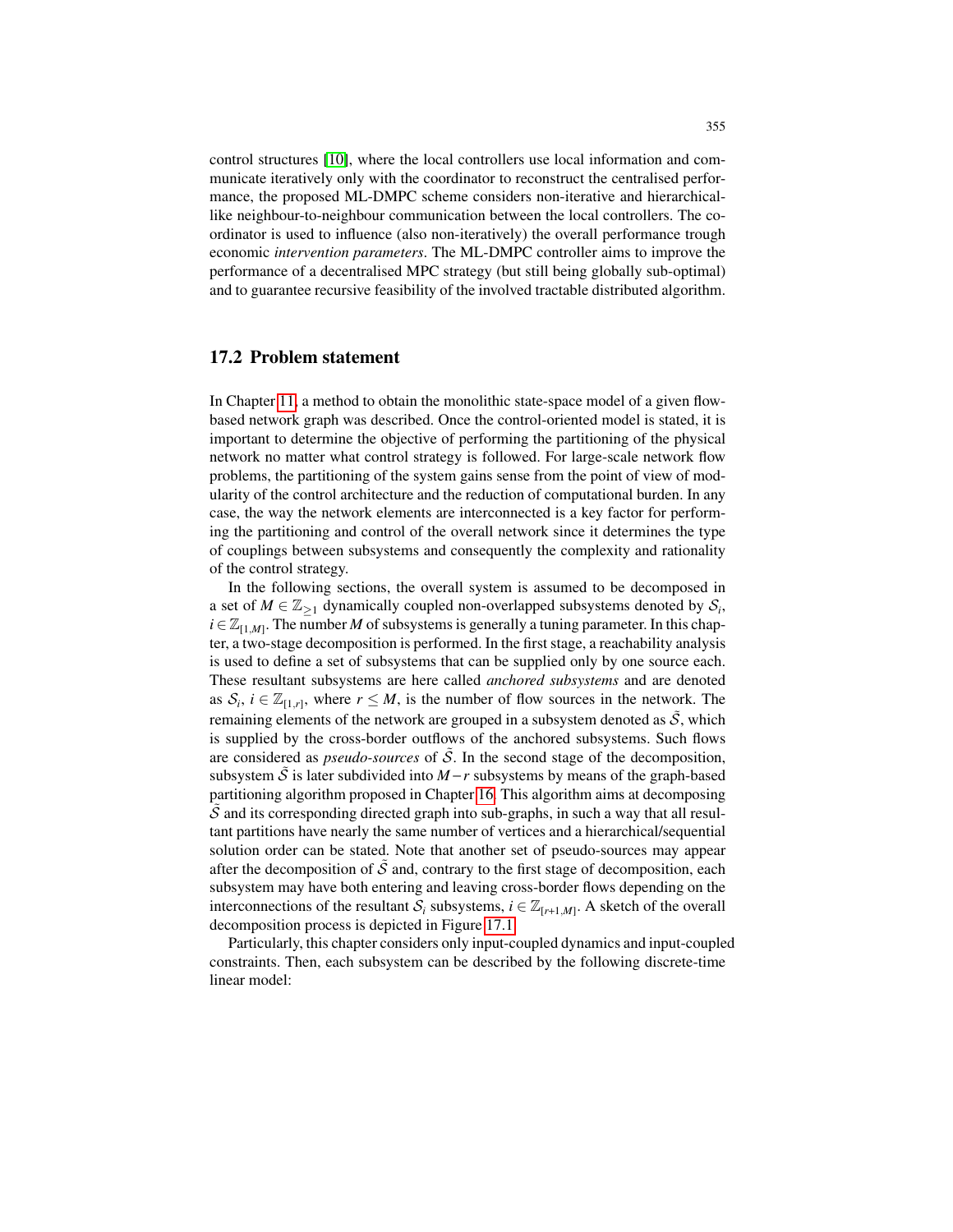

Fig. 17.1 Decomposition of a network with *r* sources into *M* subsystems

$$
\begin{cases} \mathbf{x}(k+1)^{[i]} = \mathbf{A}_{ii}\mathbf{x}(k)^{[i]} + \mathbf{B}_{ii}\mathbf{u}(k)^{[i]} + \mathbf{B}_{d,ii}\mathbf{d}(k)^{[i]} + \sum_{\substack{j=1 \ j \neq i}}^M \mathbf{B}_{ij}\mathbf{u}(k)^{[j]}, \end{cases}
$$
(17.1a)

$$
\mathbf{0} = \mathbf{E}_{u,ii}\mathbf{u}(k)^{[i]} + \mathbf{E}_{d,ii}\mathbf{d}(k)^{[i]} + \sum_{\substack{j=1 \ j \neq i}}^M \mathbf{E}_{u,ij}\mathbf{u}(k)^{[j]},
$$
(17.1b)

for all  $k \in \mathbb{Z}_+$  and  $i, j \in \mathbb{Z}_{[1,M]}$ , where  $\mathbf{x}^{[i]} \in \mathbb{R}^{n_{x_i}}, \mathbf{u}^{[i]} \in \mathbb{R}^{n_{u_i}}$  and  $\mathbf{d}^{[i]} \in \mathbb{R}^{nd_i}$  are respectively the local state, input and demand vectors of subsystem  $S_i$ ,  $i \in \mathbb{Z}_{[1,M]}$ . Local matrices are given by the topology of each subsystem, with  $\mathbf{A}_{ii} = \mathbf{I}_{n_{x_i}}$ ,  $\mathbf{B}_{ii} \in \mathbb{R}^{n_{x_i} \times n_{u_i}}$ ,  $\mathbf{B}_{d,ii} \in \mathbb{R}^{n_{x_i}\times n_{d_i}},\ \mathbf{B}_{ij} \in \mathbb{R}^{n_{x_i}\times n_{u_j}},\ \mathbf{E}_{u,ii} \in \mathbb{R}^{q_i\times n_{u_i}},\ \mathbf{E}_{d,ii} \in \mathbb{R}^{q_i\times n_{d_i}}\ \text{and}\ \mathbf{E}_{u,ij} \in \mathbb{R}^{q_i\times n_{u_i}}$ for all  $i, j \in \mathbb{Z}_{[1,M]}$ . The decomposition assures that  $\sum_{i=1}^{M} n_{x_i} = n_x$ ,  $\sum_{i=1}^{M} n_{u_i} = n_u$ ,  $\sum_{i=1}^{M} n_{d_i} = n_d$  and  $\sum_{i=1}^{M} q_i = q$  for all  $n_{x_i}, n_{u_i}, n_{d_i}, q_i \in \mathbb{Z}_{\geq 1}$ . Similarly, the global constraint sets  $X, U$  and  $D$  are decomposed to give place to a set of local constraints defined by:

$$
\mathbf{x}(k)^{[i]} \in \mathcal{X}_i \coloneqq \{\mathbf{x}^{[i]} \in \mathbb{R}^{n_{x_i}} \mid \mathbf{0} \leq \mathbf{x}^{[i]} \leq \mathbf{x}^{[i], \max}\},\tag{17.2a}
$$

$$
\mathbf{u}(k)^{[i]} \in \mathcal{U}_i \coloneqq \{ \mathbf{u}^{[i]} \in \mathbb{R}^{n_{u_i}} \mid \mathbf{0} \leq \mathbf{u}^{[i]} \leq \mathbf{u}^{[i], \max} \},\tag{17.2b}
$$

$$
\mathbf{d}(k)^{[i]} \in \mathcal{D}_i \coloneqq \{ \mathbf{d}^{[i]} \in \mathbb{R}^{p_i} \mid \mathbf{0} \leq \mathbf{d}^{[i]} \leq \mathbf{d}^{[i], \max} \}.
$$
 (17.2c)

**Definition 17.1 (Neighbour and neighbourhood).** A subsystem  $S_j$  is defined as a *neighbour* of subsystem  $S_i$  if and only if  $\mathbf{B}_{ij} \neq \mathbf{0}$  or  $\mathbf{E}_{u,ij} \neq \mathbf{0}$ ,  $j \in \mathbb{Z}_{[1,M]}$ ,  $j \neq i$ . Hence, the *neighbourhood* of  $S_i$  is defined as  $\mathcal{N}_i \coloneqq \{j \in \mathbb{Z}_{[1,M]} \mid \mathbf{B}_{ij} \neq \mathbf{0} \text{ or } \mathbf{E}_{u,ij} \neq \mathbf{0}, j \neq i\}.$ 

*Remark 17.1.* Note that the overall system model can be obtained by the composition of the above *M* subsystems, as follows:

 $\overline{\mathcal{L}}$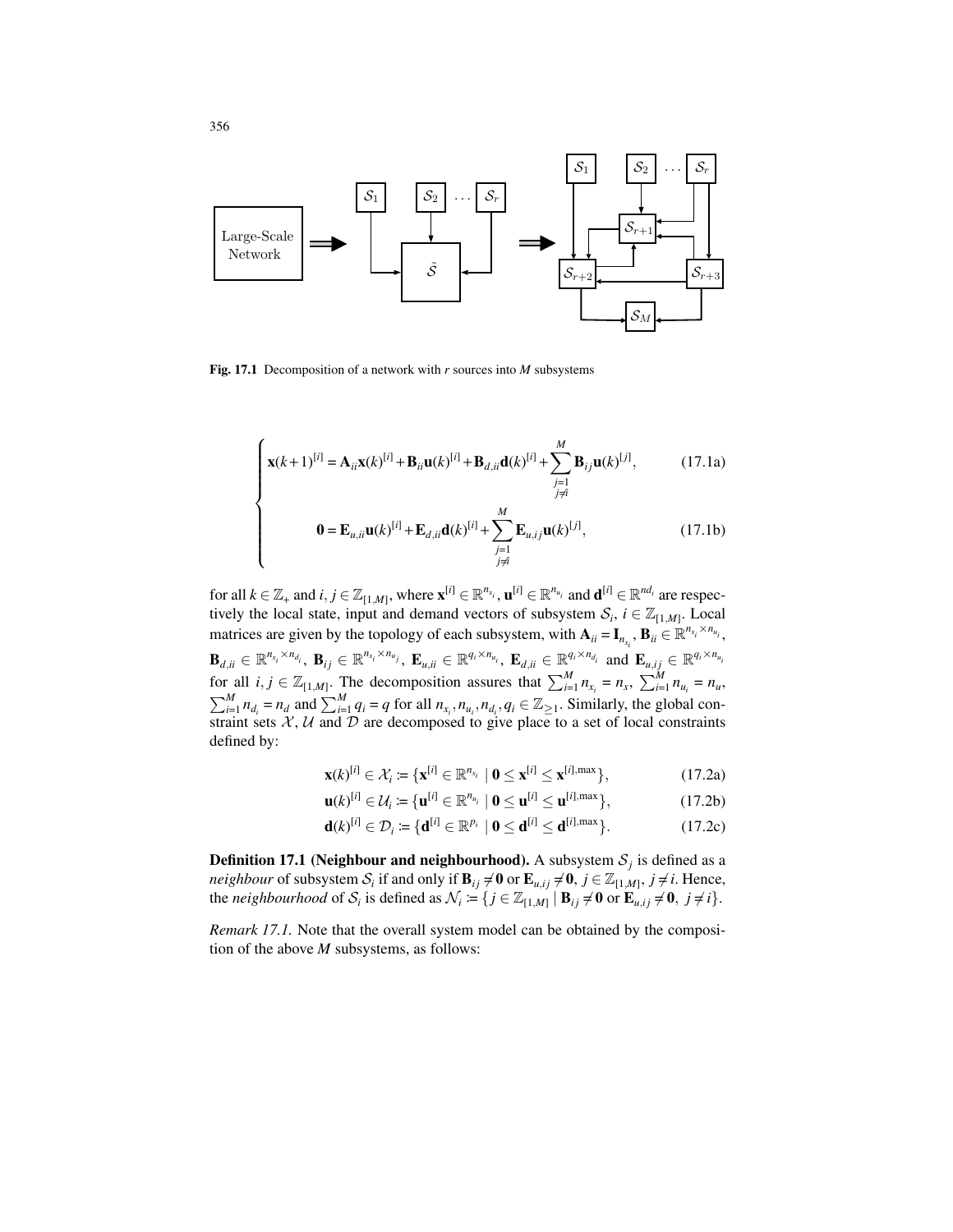$$
\begin{cases}\n\mathbf{x}(k+1) = \mathbf{A}\mathbf{x}(k) + \mathbf{B}\mathbf{u}(k) + \mathbf{B}_d\mathbf{d}(k), \\
\mathbf{0} = \mathbf{E}_u\mathbf{u}(k) + \mathbf{E}_d\mathbf{d}(k),\n\end{cases}
$$

where the vectors and matrices are now a permutation of the original ones, with

$$
\mathbf{x}(k) = \begin{bmatrix} \mathbf{x}(k)^{[1]} \\ \vdots \\ \mathbf{x}(k)^{[M]} \end{bmatrix}, \quad \mathbf{u}(k) = \begin{bmatrix} \mathbf{u}(k)^{[1]} \\ \vdots \\ \mathbf{u}(k)^{[M]} \end{bmatrix}, \quad \mathbf{d}(k) = \begin{bmatrix} \mathbf{d}(k)^{[1]} \\ \vdots \\ \mathbf{d}(k)^{[M]} \end{bmatrix}, \quad (17.3)
$$

and

$$
A = \begin{bmatrix} \mathbf{I}_{n_{x_1}} & \cdots & \mathbf{0} \\ \vdots & \ddots & \vdots \\ \mathbf{0} & \cdots & \mathbf{I}_{n_{x_M}} \end{bmatrix}, \qquad B = \begin{bmatrix} \mathbf{B}_{11} & \cdots & \mathbf{B}_{1M} \\ \vdots & \ddots & \vdots \\ \mathbf{B}_{M1} & \cdots & \mathbf{B}_{MM} \end{bmatrix},
$$
\n
$$
\mathbf{B}_d = \begin{bmatrix} \mathbf{B}_{d,ii} & \cdots & \mathbf{0} \\ \vdots & \ddots & \vdots \\ \mathbf{0} & \cdots & \mathbf{B}_{d,MM} \end{bmatrix}, \qquad \mathbf{E}_u = \begin{bmatrix} \mathbf{E}_{u,11} & \cdots & \mathbf{E}_{u,1M} \\ \vdots & \ddots & \vdots \\ \mathbf{E}_{u,M1} & \cdots & \mathbf{E}_{u,MM} \end{bmatrix},
$$
\n
$$
\mathbf{E}_d = \begin{bmatrix} \mathbf{E}_{d,ii} & \cdots & \mathbf{0} \\ \vdots & \ddots & \vdots \\ \mathbf{0} & \cdots & \mathbf{E}_{d,MM} \end{bmatrix}.
$$

Moreover, since the dynamic and static nodes of the network were decomposed into *M* disjoint subsets, it follows that the global constraint sets can be recovered as Cartesian products, i.e.,

$$
\mathcal{X} = \prod_{i=1}^{M} \mathcal{X}_i, \quad \mathcal{U} = \prod_{i=1}^{M} \mathcal{U}_i, \quad \mathcal{D} = \prod_{i=1}^{M} \mathcal{D}_i.
$$
 (17.4)

 $\Diamond$ 

Before getting through the design of the ML-DMPC strategy, the following preliminary assumptions related to the overall system are stated.

**Assumption 5** All demands have a periodic flow request (with period  $T \in \mathbb{Z}_{\geq 1}$ ) *that can be supplied by at least one flow source through at least one flow path*18 *.*

**Assumption 6** *The required control objectives can be grouped in a set*  $\mathcal{O} = \mathcal{O}_l \cup \mathcal{O}_g$ , *which is a composition of a set*  $O_l$  *of* local *control objectives and a set*  $O_g$  *of* global *control objectives. Moreover,*  $m_l \triangleq |O_l|$ ,  $m_g \triangleq |O_g|$ , and hence  $m_l + m_g = |O|$ .

Assumption 6 allows to rewrite a centralised general economic stage cost function  $J: \mathbb{Z}_+ \times \mathbb{R}^{n_x} \times \mathbb{R}^{n_u} \to \mathbb{R}_+$  in the following form:

<sup>&</sup>lt;sup>18</sup> A flow path is an ordered sequence of arcs, which may connect sources, intermediate nodes and demands.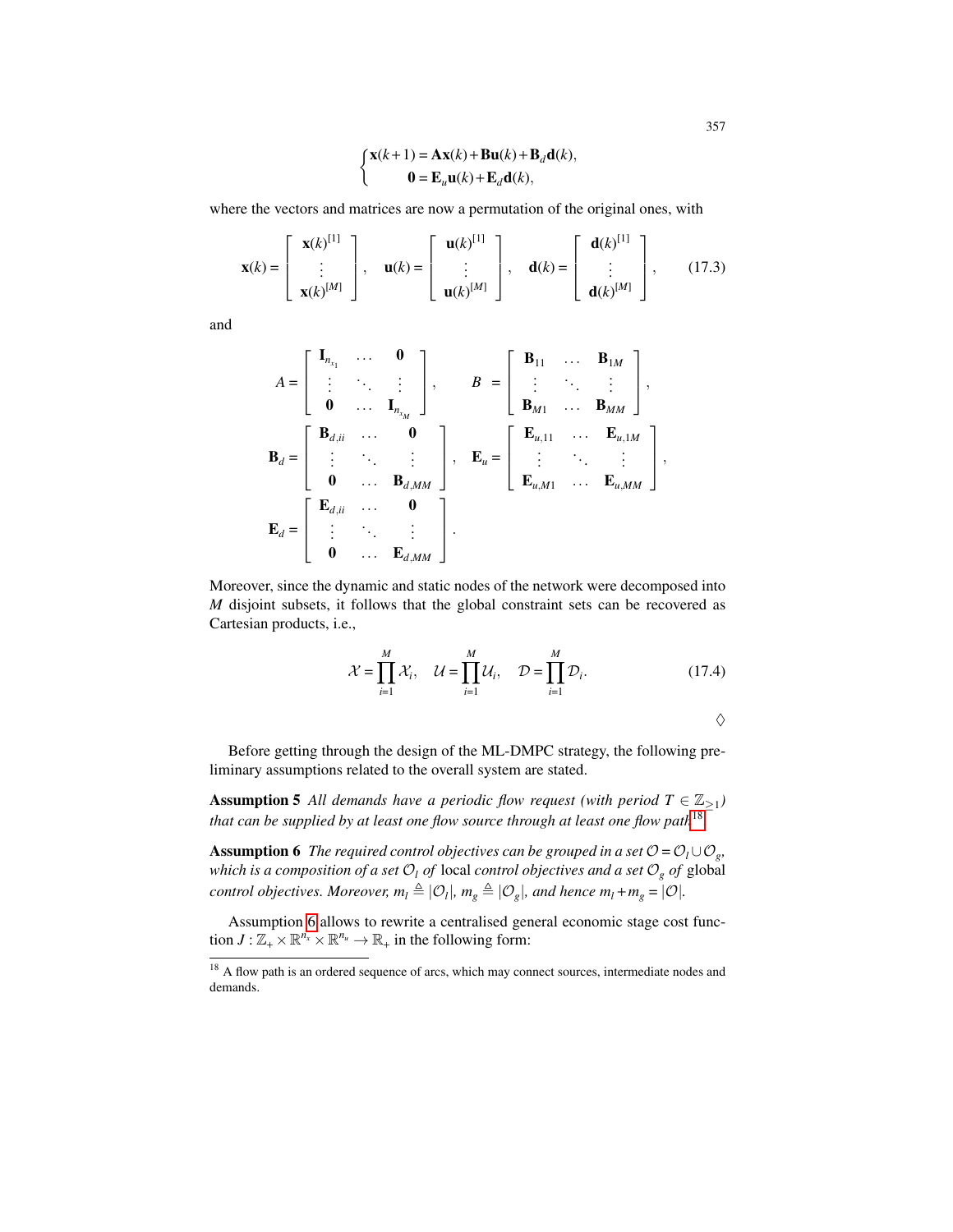$$
J(k, \mathbf{x}(k), \mathbf{u}(k)) = \sum_{g=1}^{m_g} \lambda_g \ell_g(k, \mathbf{x}(k), \mathbf{u}(k)) + \sum_{l=1}^{m_l} \lambda_l J_l(k, \mathbf{x}(k), \mathbf{u}(k),
$$
(17.5)

where  $\lambda_g$ ,  $\lambda_l \in \mathbb{R}_+$  are scalar weights that prioritise, within the overall cost function, each global and local control objective, particularly represented by convex functions  $J_g: \mathbb{Z}_+ \times \mathbb{R}^{n_x} \times \mathbb{R}^{n_u} \to \mathbb{R}_+$  and  $J_l: \mathbb{Z}_+ \times \mathbb{R}^{n_x} \times \mathbb{R}^{n_u} \to \mathbb{R}_+$ , respectively. Hence, from  $(17.1)$ ,  $(17.2)$  and Remark 17.1, the centralised MPC optimisation problem with stage cost (17.5) and prediction horizon *N* can be rewritten as follows:

$$
\min_{\mathbf{u}_k} \sum_{t=0}^{H_p-1} \left( \sum_{g=1}^{m_g} \lambda_g J_g(k, \mathbf{x}(k+t|k), \mathbf{u}(k+t|k)) + \sum_{l=1}^{m_l} \lambda_l J_l(k, \mathbf{x}(k+t|k), \mathbf{u}(k+t|k) \right), \tag{17.6a}
$$

subject to:

$$
\mathbf{x}(k+t+1|k)^{[i]} = \mathbf{A}_{ii}\mathbf{x}(k+t|k)^{[i]} + \mathbf{B}_{ii}\mathbf{u}(k+t|k)^{[i]} + \sum_{\substack{M\\j=1}}^{M} \mathbf{B}_{ij}\mathbf{u}(k+t|k)^{[j]},
$$
(17.6b)

$$
\mathbf{0} = \mathbf{E}_{u,ii}\mathbf{u}(k+t|k)^{[i]} + \mathbf{E}_{d,ii}\mathbf{d}(k+t|k)^{[i]} + \sum_{\substack{j=1 \ j \neq i}}^{M} \mathbf{E}_{u,ij}\mathbf{u}(k+t|k)^{[j]},
$$
(17.6c)

$$
(\mathbf{x}(k+t+1|k)^{[i]}, \mathbf{u}(k+t|k)^{[i]}) \in \mathcal{X}_i \times \mathcal{U}_i,
$$
\n(17.6d)

$$
\mathbf{x}(k|k)^{[i]} = \mathbf{x}(k)^{[i]},\tag{17.6e}
$$

for all  $i \in \mathbb{Z}_{[1,M]}$  and all  $t \in \mathbb{Z}_{[0,H_n-1]}$ . The aggregate state and input vectors in the cost function are given by  $\mathbf{x}(k+t|k) = (\mathbf{x}(k+t|k)^{[1]^T}, \dots, \mathbf{x}(k+t|k)^{[M]^T})^T$ ,  $\mathbf{u}(k+t|k) =$  $(\mathbf{u}(k+t|k)^{[1]^T}, \dots, \mathbf{u}(k+t|k)^{[M]^T})^T$ , respectively. The decision variable is the input sequence  $\mathbf{u}_k = {\mathbf{u}(k+t|k)}_{t \in \mathbb{Z}_{0,H_{p^{-1}}}}$ .

Thus, the goal of the ML-DMPC approach proposed in this chapter is that of solving (17.6) in a distributed fashion in order to cope with the aforementioned disadvantages of a centralised controller. To do so, a set  $C \coloneqq \{C_1, \ldots, C_M\}$  of local controllers, their communication network and a coordination mechanism are designed in the following to properly address the effect of couplings between subsystems and to take into account Assumption 6.

358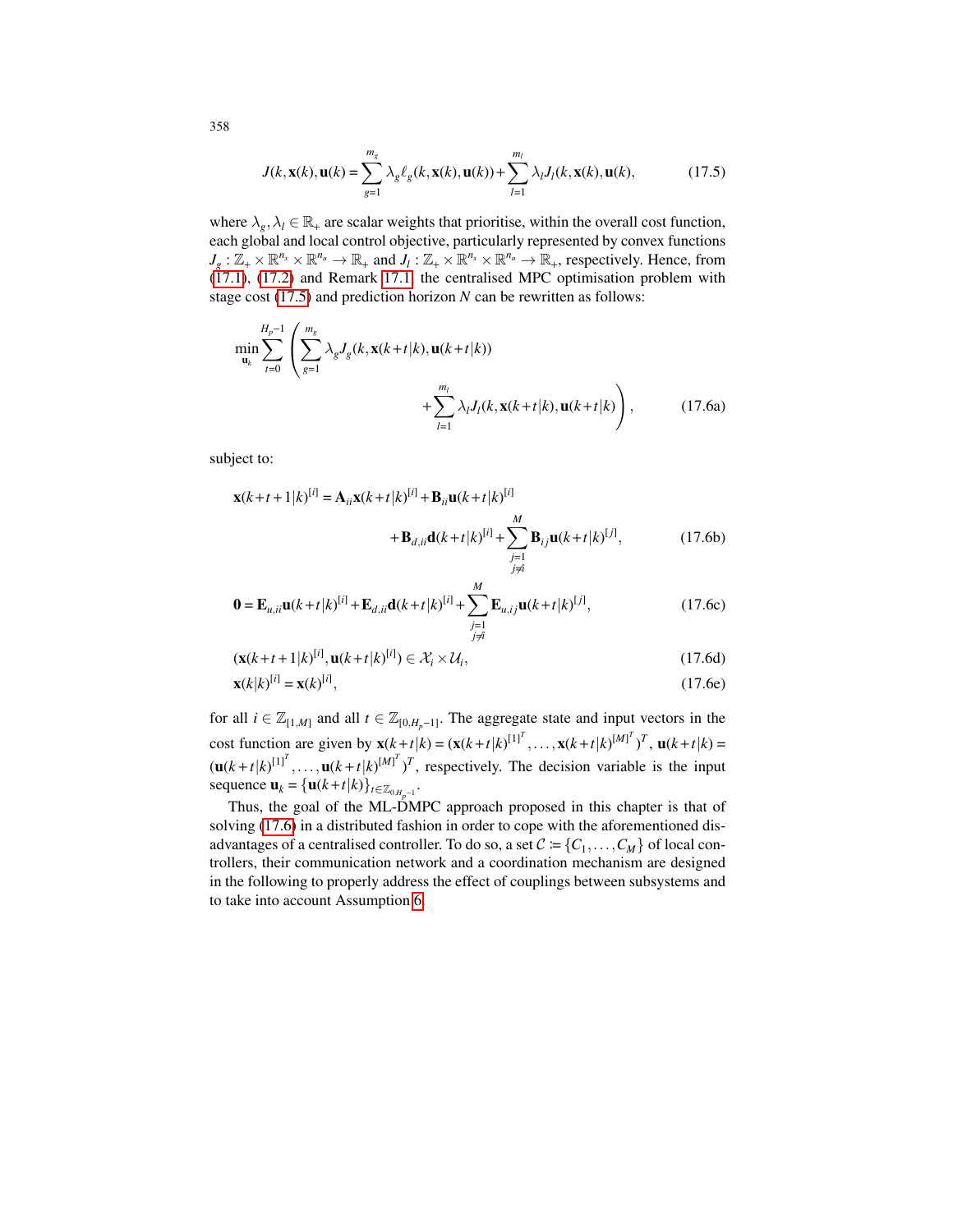

Fig. 17.2 ML-DMPC control architecture

## 17.3 Proposed approach

The whole ML-DMPC set-up consists of:

- (i) an *upper* layer in charge of achieving the global objectives by solving a centralised optimisation problem with a sampling time  $\Delta t_1$ ,
- (ii) a lower layer comprising a set of distributed MPC agents that compute the references for the system actuators in order to satisfy the local objectives.

This layer operates with a sampling time  $\Delta t_2$  ( $\Delta t_2 \leq \Delta t_1$ ). The local controllers solve their associated optimisation problem in a hierarchical/sequential fashion and exchange (non-iteratively) in a neighbour-to-nehigbour communication strategy the predicted sequence of the inputs affecting neighbouring subsystems. The upper layer influences the operation of the lower layer by projecting global economic information into the local agents, specifically by modifying the prices/weights of the flow arcs that are shared among the subsystems arising in the lower layer. Figure 17.2 shows the proposed control structure. The ML-DMPC scheme leads to a suboptimal plant-wide performance but with the advantage of a tractable implementation due to a hierarchical-like communication approach that avoids negotiations among local controllers. A formal description of the two optimisation layers involved in the ML-DMPC approach and their interaction is given below.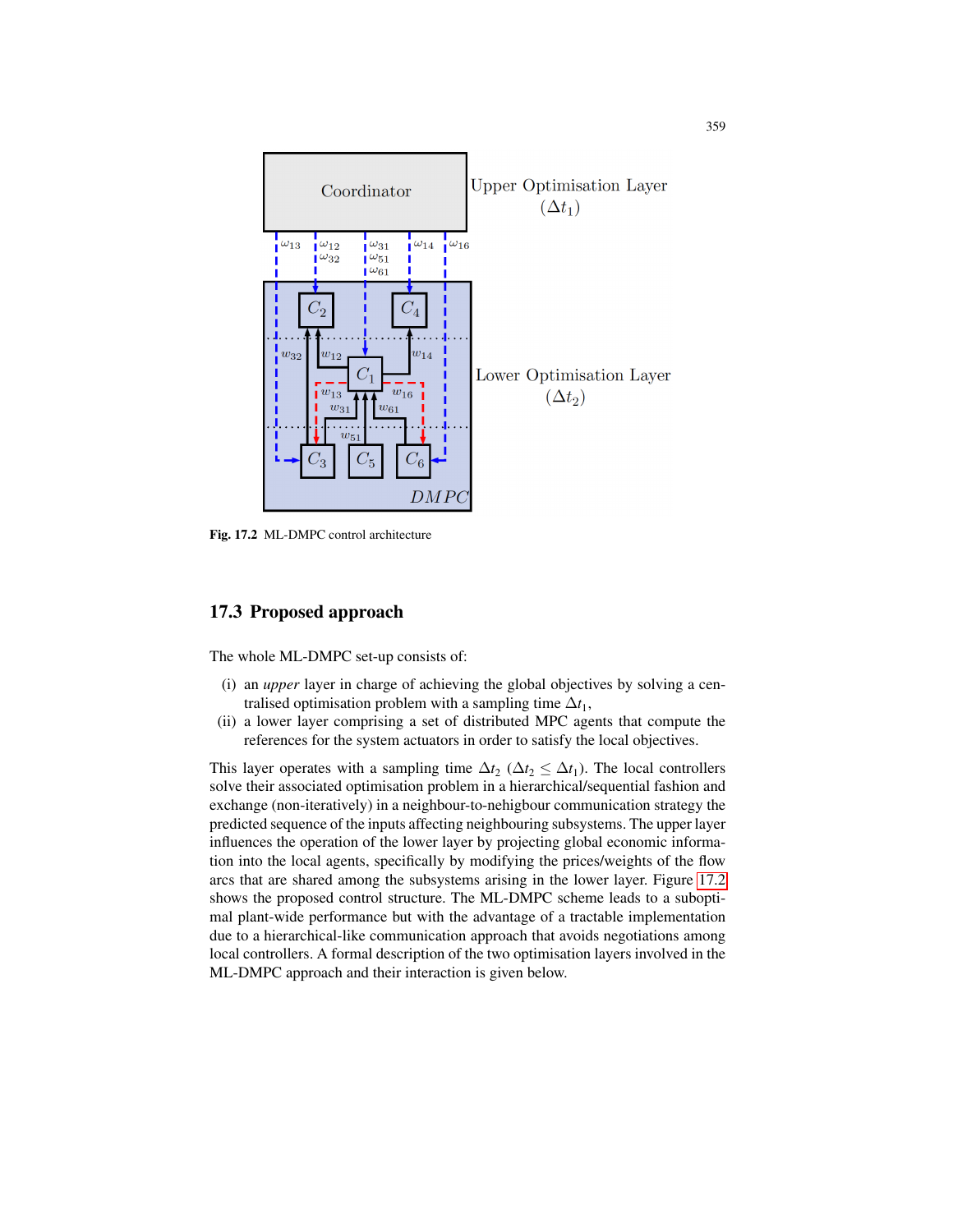#### *17.3.1 Lower optimisation layer*

Once the network partitioning is performed and the *M* local models are obtained, it only remains to distribute the original centralised economic MPC problem among the local controllers *C<sup>i</sup>* , considering the given management policies and constraints.

In order to simplify the notation, let rewrite the interaction-oriented local models is rewritten in the following more compact form:

$$
\begin{cases} \mathbf{x}(k+1)^{[i]} = \mathbf{A}_{ii}\mathbf{x}(k)^{[i]} + \mathbf{B}_{ii}\mathbf{u}(k)^{[i]} + \mathbf{B}_{d,ii}\mathbf{d}(k)^{[i]} + \mathbf{B}_{i}\mathbf{w}(k)^{[i]} \\ \mathbf{0} = \mathbf{E}_{u,ii}\mathbf{u}(k)^{[i]} + \mathbf{E}_{d,ii}\mathbf{d}(k)^{[i]} + \mathbf{E}_{i}\mathbf{w}(k)^{[i]}, \end{cases}
$$
(17.7a)

$$
\mathbf{0} = \mathbf{E}_{u,i} \mathbf{u}(k)^{[i]} + \mathbf{E}_{d,i} \mathbf{d}(k)^{[i]} + \mathbf{E}_i \mathbf{w}(k)^{[i]},
$$
\n(17.7b)

for all  $i \in \mathbb{Z}_{[1,M]}$ , where  $\mathbf{w}(k)^{[i]} \coloneqq (\mathbf{w}_{i_1}^T(k), \dots, \mathbf{w}_{i_{|N_i|}}^T(k))^T \in \mathcal{W}_i$  is a vector stacking the flows decided by the controllers of neighbours of subsystem  $S_i$ ,  $\{i_1, \ldots, i_{|\mathcal{N}_i|}\}$  is an ordered sequence of the indices contained in the set  $\mathcal{N}_i$  (that is,  $i_1 < \ldots < i_{|\mathcal{N}_i|}$ ) and  $\mathbf{w}_j(k) \coloneqq \mathbf{T}_{w_j}^T \mathbf{u}(k)^{[j]}$  for all  $j \in \mathcal{N}_i$ . In the definition of each  $\mathbf{w}_j(k)$ , the matrix  $\mathbf{T}_{w_j} \in$  $\mathbb{R}^{n_{u_j} \times n_{u_{ij}}}$   $(\mathbf{T}_{w_j}^T \mathbf{T}_{w_j} = \mathbf{I}_{n_{u_{ij}}})$  is such that it collects the  $m_{ij}$   $(m_{ij} < m_j)$  columns of the identity matrix of order  $n_{u_j}$ , corresponding to the indices of the rows of  $\tilde{\mathbf{u}}(k)^{[j]} \in \mathbb{R}^{n_{u_j}}$ related to the controlled flows decided by the controller  $C_j$  and affecting subsystem  $S_i$ . Moreover, matrices  $\bar{\mathbf{B}}_i$  and  $\bar{\mathbf{E}}_i$  are suitably defined to represent the effect of  $\mathbf{w}(k)^{[i]}$ on the local state vector  $\mathbf{x}(k)^{[i]}$ , and the set  $\mathcal{W}_i$  is obtained appropriately from  $\mathcal{U}_i$ . In the sequel, every subsystem  $S_j$  that imposes an outflow  $w_j(k)$  to a subsystem  $S_i$  will be considered as a *virtual demand* of  $S_i$ .

**Interpretation 1** *At any time instant*  $k \in \mathbb{Z}_+$  *when the controlled flow*  $\mathbf{u}^{[i]}(k)$  *is com*puted, the controller  $C_i$  has knowledge of the state  $\mathbf{x}^{[i]}(k)$  and the demands  $\mathbf{d}^{[i]}(k)$ *and* w [*i*] (*k*) *imposed by the local and virtual demands, respectively. Future demands*  $\mathbf{d}^{[i]}(k+t)$  and  $\mathbf{w}^{[i]}(k+t)$  might be unknown for all  $t \in \mathbb{Z}_{\geq 1}$  and can take arbitrary val*ues in* D*<sup>i</sup> and* W*<sup>i</sup> , respectively. Nevertheless, the controller C<sup>i</sup> has also knowledge of the H<sup>p</sup> -step sequences of both the local and virtual demand expectations.*

Each controller  $C_i$  will be in charge of deciding only the network flows corresponding to subsystem  $S_i$  by using local and neighbouring information under 1. In this chapter, the local problems are defined in such a way that each of them considers a local stage cost function but with a structure similar to the one in (17.5). Specifically, the stage cost function related to each  $C_i$  is written as

$$
J_i(k, \mathbf{x}^{[i]}(k), \mathbf{u}^{[i]}(k)) = \sum_{g=1}^{m_g} \hat{\lambda}_{g,i} \hat{J}_{g,i}(k, \mathbf{x}^{[i]}(k), \mathbf{u}^{[i]}(k)) + \sum_{l=1}^{m_l} \lambda_{l,i} J_{l,i}(k, \mathbf{x}^{[i]}(k), \mathbf{u}^{[i]}(k)),
$$
(17.8)

where each  $\hat{J}_{g,i}$ ,  $g \in \mathbb{Z}_{[1,m_g]}$ , corresponds to the *g*-th global control objective properly expressed and weighted with a suitable  $\hat{\lambda}_{g,i} \in \mathbb{R}_+$  in order to influence controllers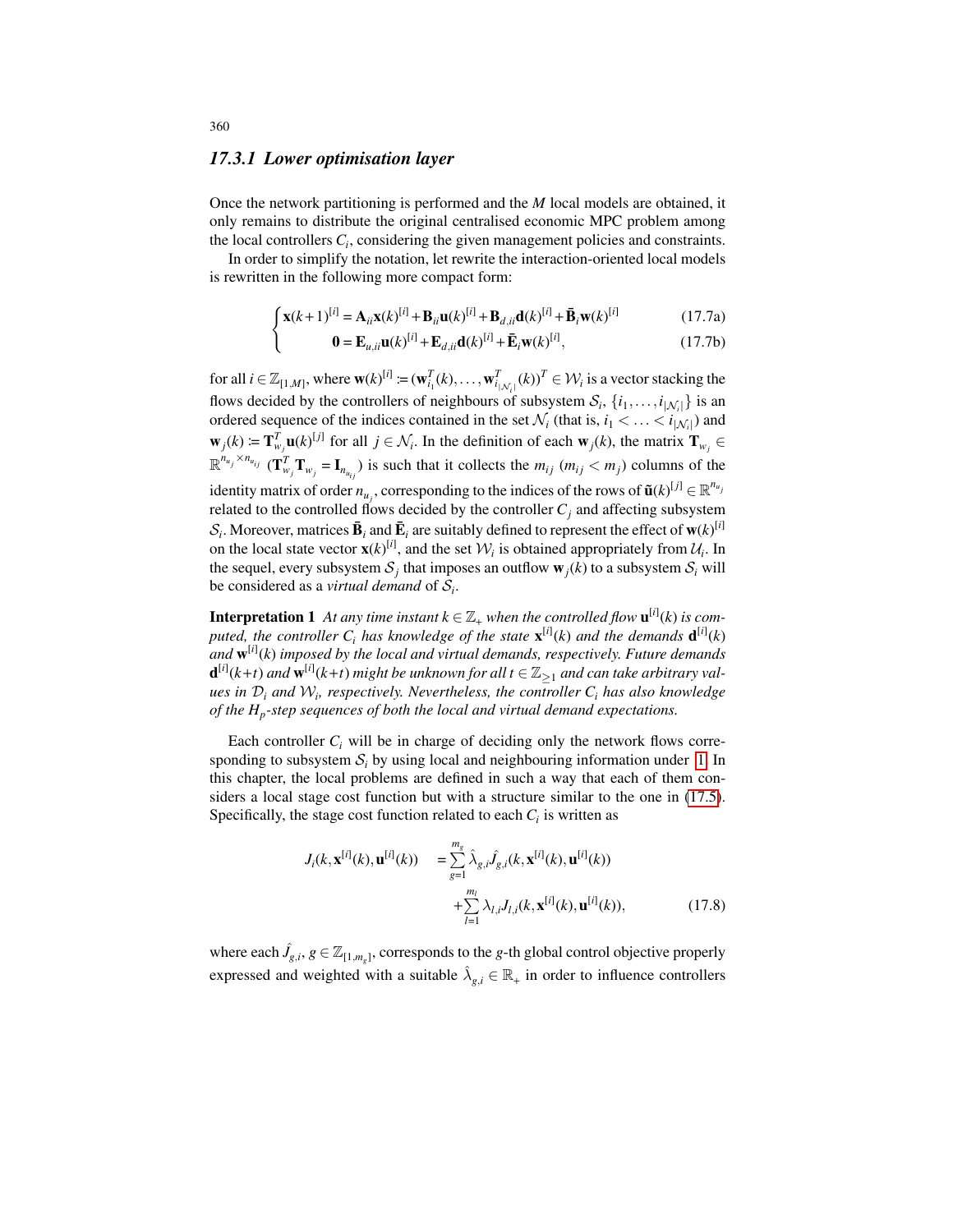$C_i$  to improve plant-wide performance. Moreover, each  $J_{l,i}$  is assumed to be the corresponding part of the separable local objectives  $J_l$ ,  $l \in \mathbb{Z}_{[1,m_l]}$ , related to the subsystem  $S_i$ .

For each subsystem  $S_i$ , a portion of control *importance* is removed by its neighbours and added to its local uncertainty in a max-min sense due to the local knowledge considered in 1. Hence, before fully devising the distributed MPC controllers operating in the lower layer, the following definition (adjusted from [1, Definition 4.1]) is introduced.

**Definition 17.2.** Denote a given *network decomposition* with  $P = \{S_i\}_{i \in \mathbb{Z}_{1,M}}$  and let  $\mathcal{C}_{\infty}^{S_i}$  be the maximal max-min robust control invariant set for subsystem  $S_i$ . Then, the *decentralised max-min robust control invariant set* for the overall system

$$
\mathbf{x}(k+1) = \mathbf{A}\mathbf{x}(k) + \mathbf{B}\mathbf{u}(k) + \mathbf{B}_d\mathbf{d}(k), \qquad \forall k \in \mathbb{Z}_+ \tag{17.9a}
$$

$$
\mathbf{0} = \mathbf{E}_u \mathbf{u}(k) + \mathbf{E}_d \mathbf{d}(k), \qquad \forall k \in \mathbb{Z}_+ \tag{17.9b}
$$

subject to constraints

$$
\mathbf{x}(k) \in \mathcal{X} = \{x \in \mathbb{R}^{n_x} | \mathbf{0} \le \mathbf{x} \le \mathbf{x}^{\max} \}, \qquad \forall k \in \mathbb{Z}_+ \tag{17.10a}
$$

$$
\mathbf{u}(k) \in \mathcal{U} = \{ \mathbf{x} \in \mathbb{R}^{n_u} | \mathbf{0} \le \mathbf{u} \le \mathbf{u}^{\max} \}, \qquad \forall k \in \mathbb{Z}_+ \tag{17.10b}
$$

and decomposed into  $\triangle$  is given by  $C^{\triangle}_{\infty} = \prod_{i=1}^{M} C^{\mathcal{S}_i}_{\infty}$ .

For a given network decomposition  $P$  and local sets  $\mathcal{X}_i$ ,  $\mathcal{U}_i$ ,  $\mathcal{D}_i$  and  $\mathcal{W}_i$ ,  $i \in \mathbb{Z}_{[1,M]}$ , each maximal max-min robust control invariant set  $\mathcal{C}_{\infty}^{S_i}$  can be explicitly computed for the overall network.

Note that such sets  $\mathcal{C}_{\infty}^{S_i}$  may result to be empty for a given  $P$  (consequently  $\mathcal{C}_{\infty}^P$  = ∅), which implies that there is no guarantee that a decentralised control strategy will be feasibility for all times. In such a case, the sets  $\mathcal{U}_i$  (accordingly  $\mathcal{W}_i$ ),  $i \in \mathbb{Z}_{[1,M]}$ , should be properly modified to make possible the decentralised design of  $\mathcal{C}_{\infty}^P$ , see e.g., [1].

Assumption 7 *The local constraint sets arising for a given network decomposition*  $\mathcal{P} = \{\mathcal{S}_i\}_{i \in \mathbb{Z}_{1,M}}$  are such that

$$
\mathbf{B}_{d,ii}\mathcal{D}_i\oplus\bar{\mathbf{B}}_i\mathcal{W}_i\subseteq-\mathbf{B}_{ii}\mathcal{U}_i\quad and\quad \mathbf{E}_{d,ii}\mathcal{D}_i\oplus\bar{\mathbf{E}}_i\mathcal{W}_i\subseteq-\mathbf{E}_{u,ii}\mathcal{U}_i,
$$

 $for \ all \ \mathcal{S}_i \in \mathcal{P}.$  *Hence,*  $\mathcal{C}_{\infty}^{\mathcal{S}_i} \coloneqq ((\mathcal{X}_i \oplus (-\mathbf{B}_{ii}\mathcal{U}_i)) \ominus (\mathbf{B}_{d,ii}\mathcal{D}_i \oplus \mathbf{\bar{E}}_i\mathcal{W}_i)) \cap \mathcal{X}_i \neq \emptyset.$ 

Even when Assumption 7 holds and  $\mathcal{C}_{\infty}^{\rho}$  exists, the algebraic equation (17.7b) for each local model acts as a coupling constraint that forbids the design of noniterative distributed controllers with parallel solution of the local optimisation problems. Thus, the distributed MPC algorithm considered in the lower layer of the proposed ML-DMPC approach involves a non-iterative communication-based MPC design that builds on the hierarchical decentralised MPC approach reported in [13].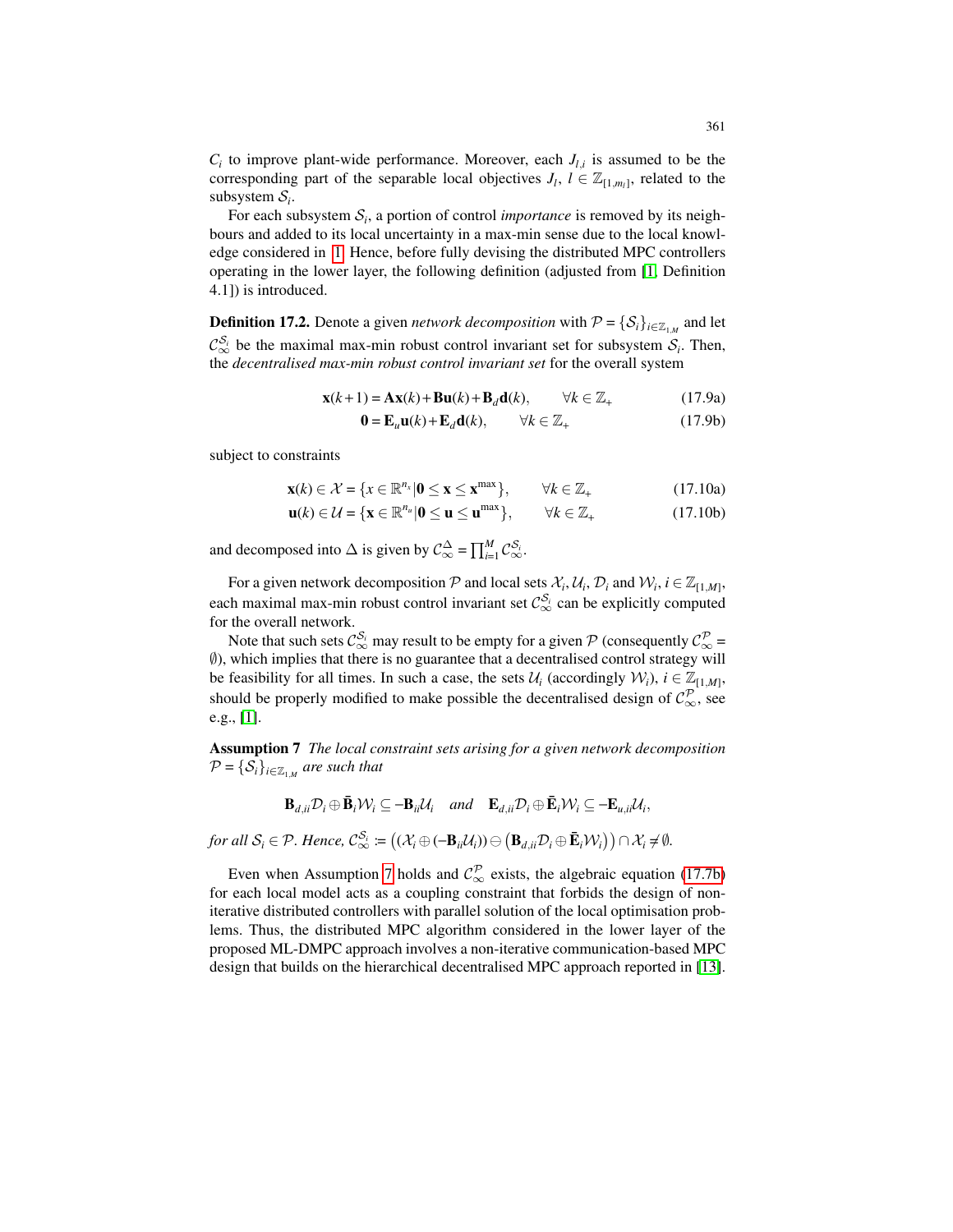The strategy proposed here also follows a hierarchical sequence of solution but considering conditions to deal with the existence of bidirectional complicating flows between neighbour subsystems. The optimisation problem to be solved in the lower layer of the ML-DMPC by each local controller  $C_i$ ,  $i \in \mathbb{Z}_{[1,M]}$ , with sampling time  $\Delta t_2$ , is defined as follows:

$$
\min_{\mathbf{u}_{k}} \sum_{t=0}^{H_{p}-1} \left( \sum_{g=1}^{m_{g}} \hat{\lambda}_{g,i} \hat{J}_{g,i}(k, \mathbf{x}^{[i]}(k+t|k), \mathbf{u}^{[i]}(k+t|k)) + \sum_{l=1}^{m_{l}} \lambda_{l,i} J_{l,i}(k, \mathbf{x}^{[i]}(k+t|k), \mathbf{u}^{[i]}(k+t|k)) \right), \quad (17.11a)
$$

subject to:

$$
\mathbf{x}^{[i]}(k+t+1|k) = \mathbf{A}_{ii}\mathbf{x}^{[i]}(k+t|k) + \mathbf{B}_{ii}\mathbf{u}^{[i]}(k+t|k) + \mathbf{B}_{d,ii}\mathbf{d}^{[i]}(k+t|k) + \mathbf{B}_{i}\mathbf{w}^{[i]}(k+t|k), \forall t \in \mathbb{Z}_{[0,H_p-1]} \tag{17.11b}
$$
\n
$$
\mathbf{0} = \mathbf{F} - \mathbf{v}^{[i]}(k+t|k) + \mathbf{F} - \mathbf{d}^{[i]}(k+t|k) + \mathbf{F} - \mathbf{w}^{[i]}(k+t|k) \tag{17.11c}
$$

$$
\mathbf{0} = \mathbf{E}_{u,i\mathbf{u}} \mathbf{u}^{[i]}(k+t|k) + \mathbf{E}_{d,i\mathbf{u}} \mathbf{d}^{[i]}(k+t|k) + \mathbf{E}_i \mathbf{w}^{[i]}(k+t|k), \quad \forall t \in \mathbb{Z}_{[0,H_p-1]} \tag{17.11c}
$$

$$
\mathbf{x}^{[i]}(k+1|k) \in \mathcal{C}_{\infty}^{S_i},\tag{17.11d}
$$

$$
\mathbf{x}^{[i]}(k+t|k) \in \mathcal{X}_i, \qquad \forall t \in \mathbb{Z}_{[2,H_p]}
$$
\n(17.11e)

$$
\mathbf{u}^{[t]}(k+t|k) \in \mathcal{U}_i, \qquad \forall t \in \mathbb{Z}_{[0,H_p-1]} \tag{17.11f}
$$

$$
\mathbf{u}_{(r)}^{[i]}(k|k) = u_{(r)}^{[i]*}(k+1|k-1), \qquad \forall r \in \mathcal{I}_u
$$
\n(17.11g)\n  
\n
$$
\mathbf{u}_{(r)}^{[i]}(k|k) = u_{(r)}^{[i]}(k+1|k-1), \qquad \forall r \in \mathcal{I}_u
$$
\n(17.11g)

$$
\mathbf{x}^{[1]}(k|k) = \mathbf{x}^{[1]}(k),\tag{17.11h}
$$

where  $\mathcal{I}_u \subset \mathbb{Z}_+$  is a set containing the indices of all the rows of vector  $\mathbf{u}^{[i]}(k)$  related to the inputs decided locally by  $C_i$  but affecting neighbours whose controllers  $C_i$  are located in higher levels of the pre-defined hierarchy of solution.

Comparing with the algorithms in [13, 15], problem (17.11) has two subtle but important differences:

- 1. The incorporation of (17.11d) as a robustness constraint that enforces the predicted state to lie within the maximal max-min robust control invariant set at the first prediction step.
- 2. The incorporation of (17.11f), restricting those components of the first control action that are decided locally but affect neighbouring subsystems whose controllers are located at higher levels of the solution hierarchy.

As demonstrated in [7, Chapter 6] for a min-max interpretation in a standard centralised MPC controller, the robustness constraint (17.11d) leads to a robust strongly feasible MPC algorithm. Nonetheless, this constraint on its own cannot guarantee recursive feasibility of the overall distributed MPC solution sequence, because  $\mathcal{C}_{\infty}^{\mathcal{S}_i}$ is computed under 1, which requires that each controller  $C<sub>i</sub>$  knows at least the first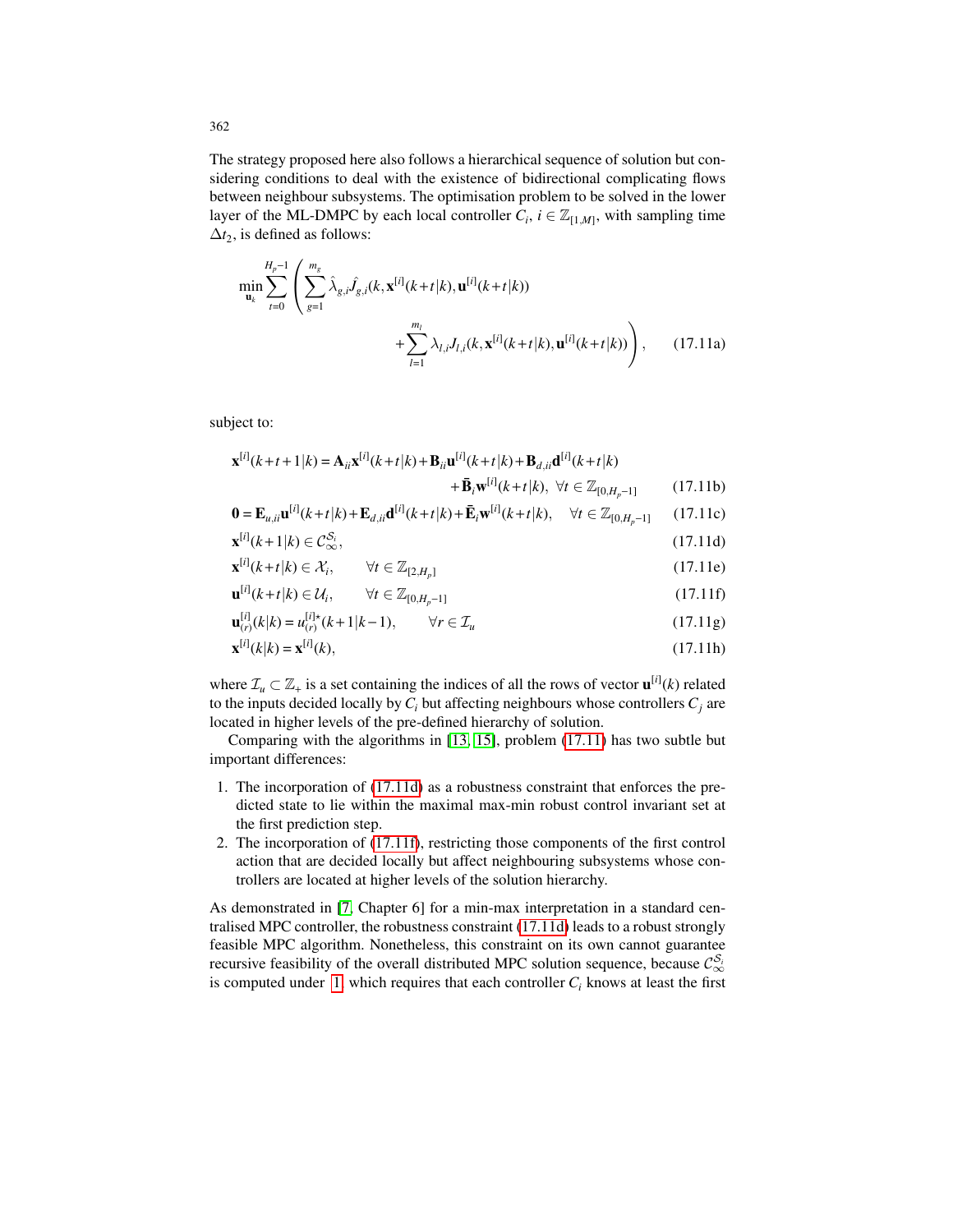demand value of its local and virtual demands (i.e.,  $\mathbf{d}^{[i]}(k)$  and  $\mathbf{w}^{[i]}(k)$  when solving at  $k$ ). This requirement is not fulfilled if controllers  $C_i$  are allowed to freely optimise their full input vector without considering their effect in the hierarchical sequence of solution of the non-iterative ML-DMPC approach.

To illustrate this observation, assume that a controller  $C_j$  optimise the flow of a complicating arc affecting a subsystem  $S_i$  whose controller  $C_i$  has already solved the *i*-th problem in the solution sequence. Then, the trajectory obtained by  $C_i$  could be infeasible (specially due to the equality coupling constraint (17.11c)) for  $S_i$  since  $\mathbf{w}^{[i]}(k)$  might be changed and  $C_i$  does not have the chance to recompute its solution. Hence, constraint (17.11f) is an extra necessary condition to satisfy 1 and to maintain feasibility of the overall sequence of local problems.

## *17.3.2 Upper optimisation layer*

The fulfilment of a global objective from a local point of view often implies information from the entire network, but this is lost when the system partitioning is performed. Therefore, it is necessary to figure out how to induce cooperation among the set of distributed controllers, considering all the control objectives belonging to  $\mathcal O$  in a suitable way.

One common way to improve overall closed-loop performance of a decentralised/distributed control scheme is to incorporate a supervisor controller or coordinator on top of the local controllers. Two frequently used coordination methods are the *goal coordination* and the *interaction prediction coordination* (cf., [10]). The fundamental idea behind these approaches is to have independent subproblems containing certain coordinating parameters (e.g., Lagrange multipliers, co-state variables, pseudo-variables, etc.) in addition to the local decision variables. In both coordination methods, duality theory is used as a standard to construct an equivalent two-level problem to the primal (centralised) optimisation problem. Within such framework, the coordinating parameters are updated iteratively by the coordinator based on the local solutions until an optimal solution to the overall system is achieved (cf. [3, 10]). Feasibility of these coordinated control strategies is guarantee only upon convergence.

Contrary to the common methods, the upper optimisation layer of the ML-DMPC approach proposed in this chapter is not focused on reconstructing the centralised optimal solution in an iterative manner but to improve the economic performance of the local MPC controllers by intervening in their decision process with a low frequency of intervention. Specifically, this upper layer influences the local solutions by computing, in a non-iterative way, the weight  $\omega \in \mathbb{R}^{n_{\omega}}$  (where  $n_{\omega}$  is the number of arcs interconnecting the subsystems) related to the shared links between partitions that appear after the selected network decomposition method (see Figure 17.1). The weights in  $\omega$  will affect the first term in the local cost function (17.11a) of each controller  $C_i$ ,  $i \in \mathbb{Z}_{[1,M]}$ . Therefore, to compute  $\omega$ , a centralised optimisation problem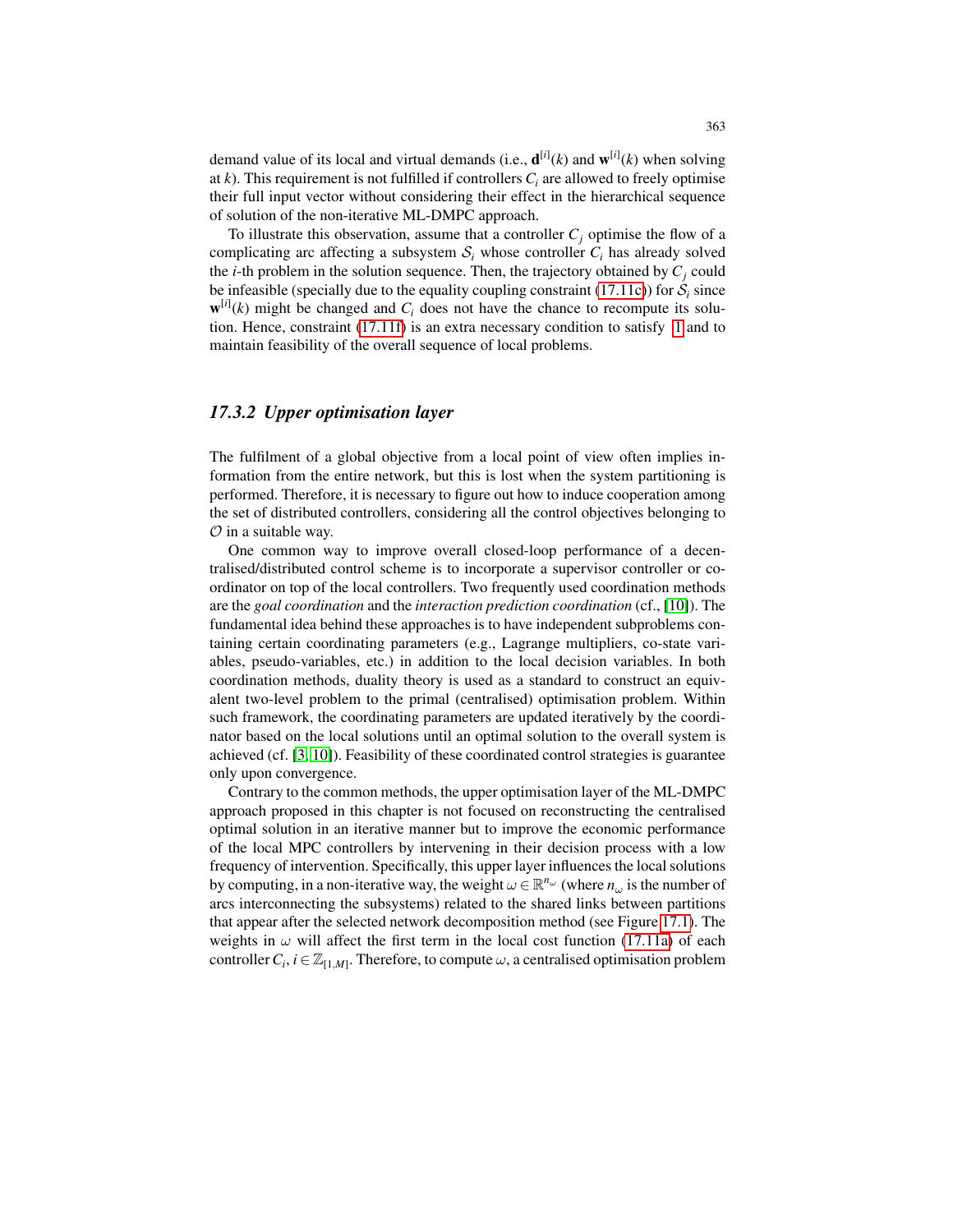based on a temporal and functional decomposition of the network is stated in the upper layer of the ML-DMPC by considering

- (i) a static model of the whole network, and
- (ii) a cost function that only takes into account the global control objectives associated to the system.

The proposed upper optimisation layer works with a sampling time  $\Delta t_1 = T$ , where  $T \in \mathbb{Z}_{\geq 1}$  corresponds to the period of the periodic flow requested by local demands (see Assumption 5). Thus, when looking at the volume evolution of storage elements, they show a similar behaviour as the flow to the demands, i.e., volumes might also show a periodic behaviour with period *T*. For this reason, when modelling the network with sampling time  $\Delta t_1$ , it can be assumed that volumes do not change along the time. From now on, sub-index  $c$  is used to differentiate the temporal scale of the model in the upper layer to that of the lower layer  $(e.g., x_c(k))$  denotes the state at the coordinator level at time instant  $k$  with sampling time  $\Delta t_1$ ). Hence, storage nodes behave as static nodes in this layer and the network dynamic model (17.9a) becomes a stationary model, i.e.,  $\mathbf{x}_c(k) = \mathbf{A}_c \mathbf{x}_c(k) + \mathbf{B}_c \mathbf{u}_c(k) + \mathbf{B}_{d,c} \mathbf{d}_c(k)$ .

The stationary model considered by the coordinator is

$$
J_{up}(k, \mathbf{x}_c(k), \mathbf{u}_c(k) \coloneqq \sum_{g=1}^{m_g} \lambda_{g,c} J_{g,c}(\mathbf{x}_c(k), \mathbf{u}_c(k), \tag{17.12}
$$

the upper layer optimisation problem is here proposed to be formulated for a flowbased network as the search of the economically optimal path flows from sources nodes to demand nodes.

**Definition 17.3 (Directed path).** Given a directed graph  $\mathcal{G} = (\mathcal{V}, \mathcal{A})$  of a network, a directed path is an ordered sequence of nodes  $v_1, v_2, \ldots, v_n$  in which there is an arc  $(i, j)$  pointing from each node  $i$  in the sequence to its successor node  $j$  in the sequence, that is,  $\{(v_1, v_2)(v_2, v_3), \ldots, (v_{n-1}, v_n)\}.$ 

To mathematically and systematically find all flow paths in a given network this chapter follows the methodology in [2, Appendix A], which exploits the information contained in the node-arc incidence matrix of the network directed graph to construct the path-arc matrix for the given sources and demands. The description of such algorithm is omitted here and the reader is referred to the aforementioned reference. Once the path-arc matrix is obtained, a constrained optimisation problem can be stated to minimise (17.12) in terms of path flows, which are denoted here as  $u_p \in \mathbb{R}^{n_p}$  with  $n_p$  the number of possible paths.

Hence, the coordinator solves in the upper layer of the ML-DMPC, an optimisation problem with the following structure:

$$
\min_{u_p} \hat{J}_{up}(\mathbf{x}_c(k), \mathbf{u}_p(k))
$$
\n(17.13a)

subject to: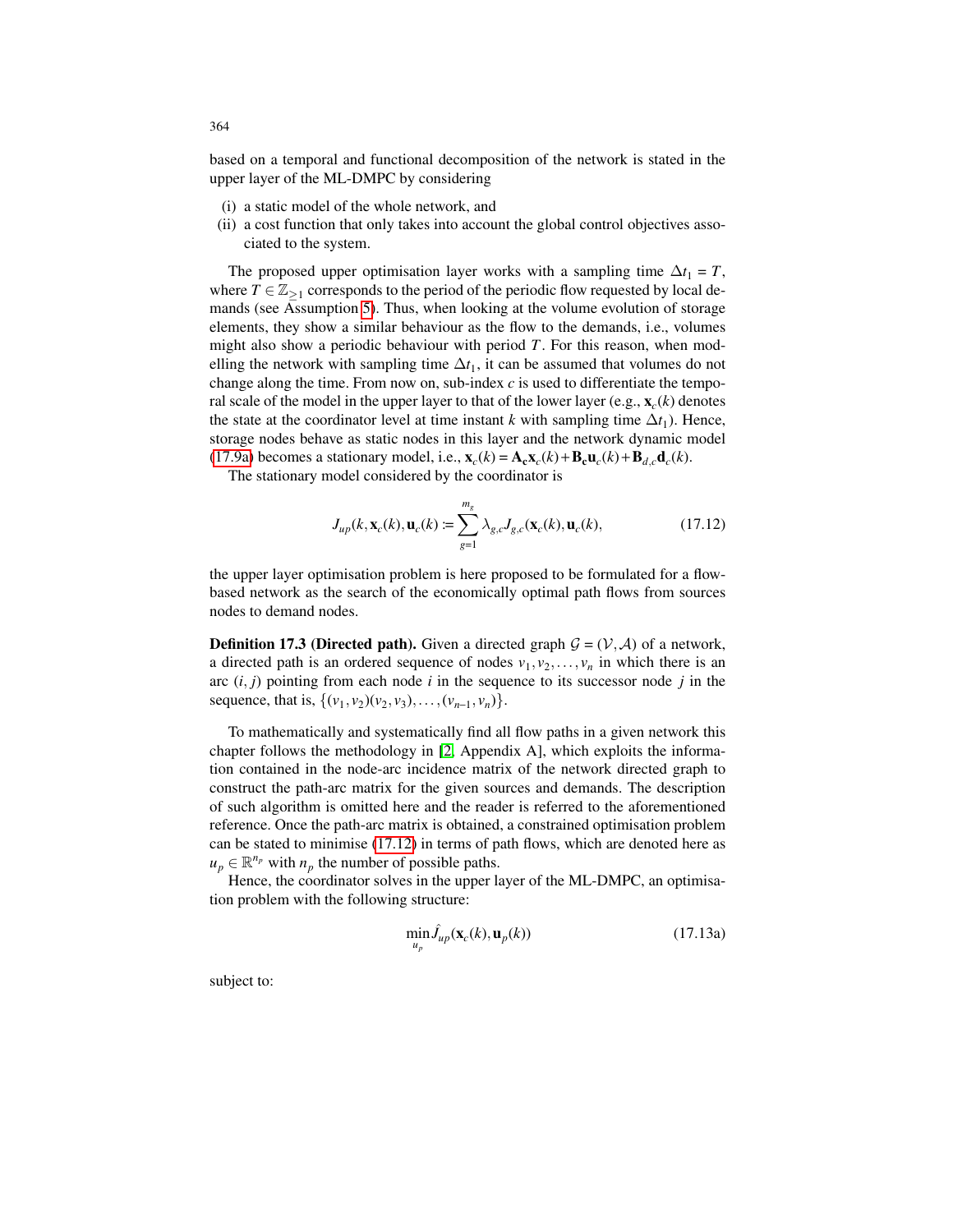$$
\mathbf{A}_{\mathbf{p}}\mathbf{u}_{p}(k) \le \mathbf{b}_{p}(k),\tag{17.13b}
$$

$$
\mathbf{A}_{eq}\mathbf{u}_p(k) = \mathbf{b}_{eq}(k),\tag{17.13c}
$$

where function  $\hat{J}_{up}$  is equivalent to (17.12) but properly expressed in terms of the path flows  $\mathbf{u}_p(k)$  by using the graph path-arc matrix. Moreover, constraint (17.13b) is used to consider the physical bounds of each actuator involved in each path, while constraint (17.13c) is used to enforce satisfaction of demands  $\mathbf{d}_c(k)$ . Matrices  $\mathbf{A}_p$ and  $A_{eq}$  and vectors  $b_p$  and  $b_{eq}$  are defined accordingly to the considered bounds and balance constraints.

Throughout this chapter, it has been assumed that the flow at each arc of the network is driven by an actuator. Therefore, by using the optimal solution of problem (17.13) and the information contained in the path-arc matrix of the overall network, it is possible to compute the accumulated cost incurred in traversing all the paths that reach the intermediate nodes from which the arcs interconnecting the *M* subsystems depart. This accumulated cost information, in addition to Assumption 5, allow to define the weight  $\omega$  as a coordinating economic parameter. This weight is used by the coordinator to project, into the cost function of each local controller  $C_i$ , the economic impact (from a global point of view) that each subsystem  $S_i$  will suffer when requesting flow from its neighbour subsystems.

In network flow problems, the global objectives are often given as a composition of economic linear cost functions. In this case, the value of  $\omega$  can be obtained by following Algorithm 15.

Note that Assumption 5 and the temporal scale selected for the upper layer make (17.13) independent of the state. Furthermore, the weight  $\omega$  is more an intervention parameter than a coordination variable since the upper layer does not use any feedback information from the local controllers allocated at the lower layer.

#### *17.3.3 ML-DMPC algorithm*

The sharing of information between the two layers of the proposed ML-DMPC depends on the nature and features of each application. For the case considered in this chapter (i.e., periodic demands), the interaction is unidirectional from the upper optimisation layer to the lower optimisation layer. Once the optimisation problem related to the upper layer is solved, the resultant parameters are properly updated for each optimisation problem behind each  $C_i$ ,  $i \in \mathbb{Z}_{[1,M]}$ . This updating is performed with a periodicity  $\Delta t_1$  to consider possible changes in the periodic pattern of demands. In fact, if a given application involves an agreement of pre-defined demands to be satisfied, the optimisation problem of the upper layer needs to be executed only once at the beginning of the operation. In general, the computational time that the upper layer spends is quite low with respect to the computational time of the lower layer. This fact is due to the difference in the nature of the models handled by each layer and the interactions given by the distributed MPC controllers as well as their amount and disposition within the defined hierarchy. Algorithm 16 collects the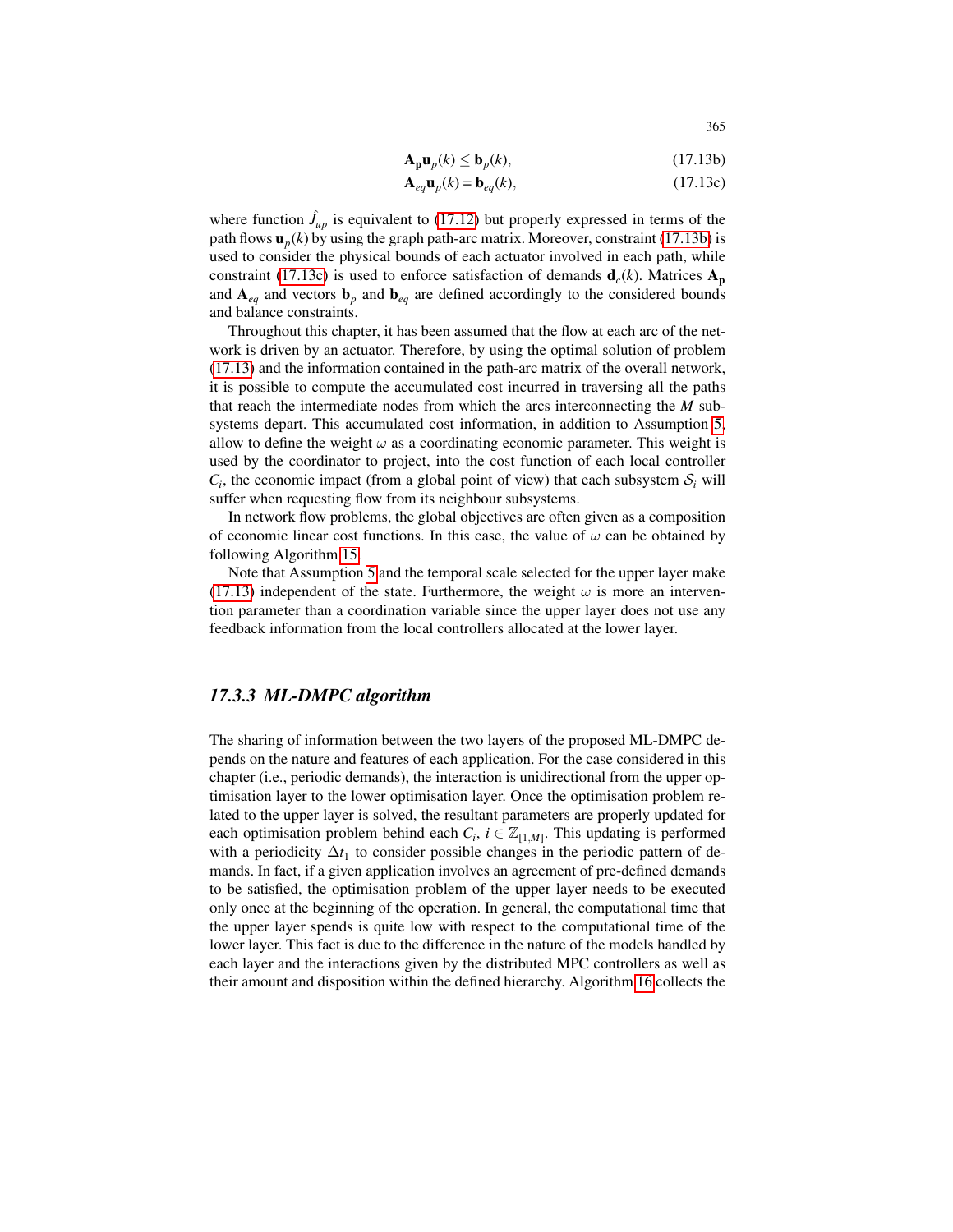#### **Algorithm 15** Computation of the economic intervention parameter  $\omega$

- 1: Compute the path-arc matrix of the network graph, denoted here by  $\mathbf{R}_p \in \mathbb{R}^{n_p \times m}$ .
- 2: Define a matrix  $C_p \in \mathbb{R}^{n_p \times m}$  with the same structure of matrix  $\mathbf{R}_p$  but containing in each matrix element the unitary flow cost of each actuator in each possible path.
- 3: Identify all the arcs interconnecting subsystems  $S_i$ ,  $i \in \mathbb{Z}_{[1,M]}$ , and denote with  $n_{u_s} \in \mathbb{Z}_+$  the number of such arcs, called from now on as complicating arcs.
- 4: Solve problem (17.13) and identify from the optimal solution all the paths in which each complicating arc participates, and denote by  $n_{p_j} \in \mathbb{Z}_+, j \in \mathbb{Z}_{[1,n_{u_s}]}$ , the numbers of such paths.
- 5: Define a set of matrices  $\mathbf{T}_{s_j} \in \mathbb{R}^{n_p \times n_{p_j}}$ ,  $j \in \mathbb{Z}_{\{1,n_{u_s}\}}$ , each of them collecting the  $n_{p_j}$  columns of the identity matrix of order  $n_p$ .
- 6: Define a set of matrices  $\mathbf{R}_{p_j} := \mathbf{T}_{s_j}^T \mathbf{R}_p$  and  $\mathbf{C}_{p_j} := \mathbf{T}_{s_j}^T \mathbf{C}_p$  for all  $j \in \mathbb{Z}_{[1,n_{u_s}]}$ .
- 7: From the sequential order of the directed paths involved in each matrix  $\mathbf{R}_{p_j}$ , define a set of matrices  $\tilde{\mathbf{R}}_{p_j}$  whose elements will be the same as the ones in matrices  $\mathbf{R}_{p_j}$  for all the positions related to the sequential arcs that reach the complicating arcs (these latter included) in each path, and zero in those matrix elements related to the successor arcs.
- 8: Define the vector  $\omega = (\omega_1, \dots, \omega_{n_{u_s}})^T$ , with each of its components computed as

$$
\omega_j = \frac{\mathbf{1}_{n_{u_s}}^T \left( \left( \mathbf{C}_{p_j} \circ \mathbf{R}_{p_j} \right) \circ \tilde{\mathbf{R}}_{p_j} \right)^T \mathbf{T}_{s_j}^T \mathbf{u}_p(k)^*}{\left[ \mathbf{R}_{p_j}^T \mathbf{T}_{s_j}^T \mathbf{u}_p(k)^* \right]_{(r_j)}}, \quad \forall j \in \mathbb{Z}_{[1, n_{u_s}]}
$$

where  $\mathbf{1}_{n_{u_s}}$  denotes an all-ones column vector of length  $n_{u_s}$ , the operator ( $\circ$ ) indicates the Hadamard product of matrices and  $[\cdot]_{(r_i)}$  is the  $r_j$  row of the vector in the brackets with  $r_j$ being the position of the associated *j*-th complicating arc in the input vector  $\mathbf{u}_c(k)$ . Then,  $\omega_j$ represents a unitary cost per flow unit.

main steps of the proposed ML-DMPC approach. The computational time spend by the scheme corresponds with the sum of maximum times of each hierarchical level of controllers.

One important property desired in the design of any MPC strategy is recursive feasibility. In the following, it is shown that the proposed ML-DMPC algorithm remains feasible for all times if initial feasibility is assumed. The guarantee of feasibility of the approach is unrelated to optimality of the distributed solution.

Theorem 17.1. *Let Assumptions 5 to 7 hold and suppose that an initial feasible solution in Step 1 of Algorithm 16 exists. Then, each local MPC problem* (17.11) *solved in Step 3 of Algorithm 16 is robust strongly feasible for each subsystem*  $S_i \in$ P*.*

*Proof:* The proof is by induction, showing that feasibility at time *k* implies feasibility at time  $k+1$ . Let  $\mathbf{x}^{[i]}(k)$  be a feasible initial condition for each local problem (17.11) and assume that there exists a pair of feasible (not necessarily optimal) state-input trajectories given by  $(\mathbf{x}_k^{[i]}, \mathbf{u}_k^{[i]})$  for each subsystem  $\mathcal{S}_i \in \mathcal{P}$ .

Consider now the hierarchical flow of the solution at the next time instant  $k+1$ . Since each subsystem applied previously the first control action of the initial feasible trajectory  $\mathbf{u}_k^{[i]}$ , it follows then that  $x_{k+1}^{[i]} = \mathbf{x}^{[i]}(k+1|k)$  and from constraint (17.11d) it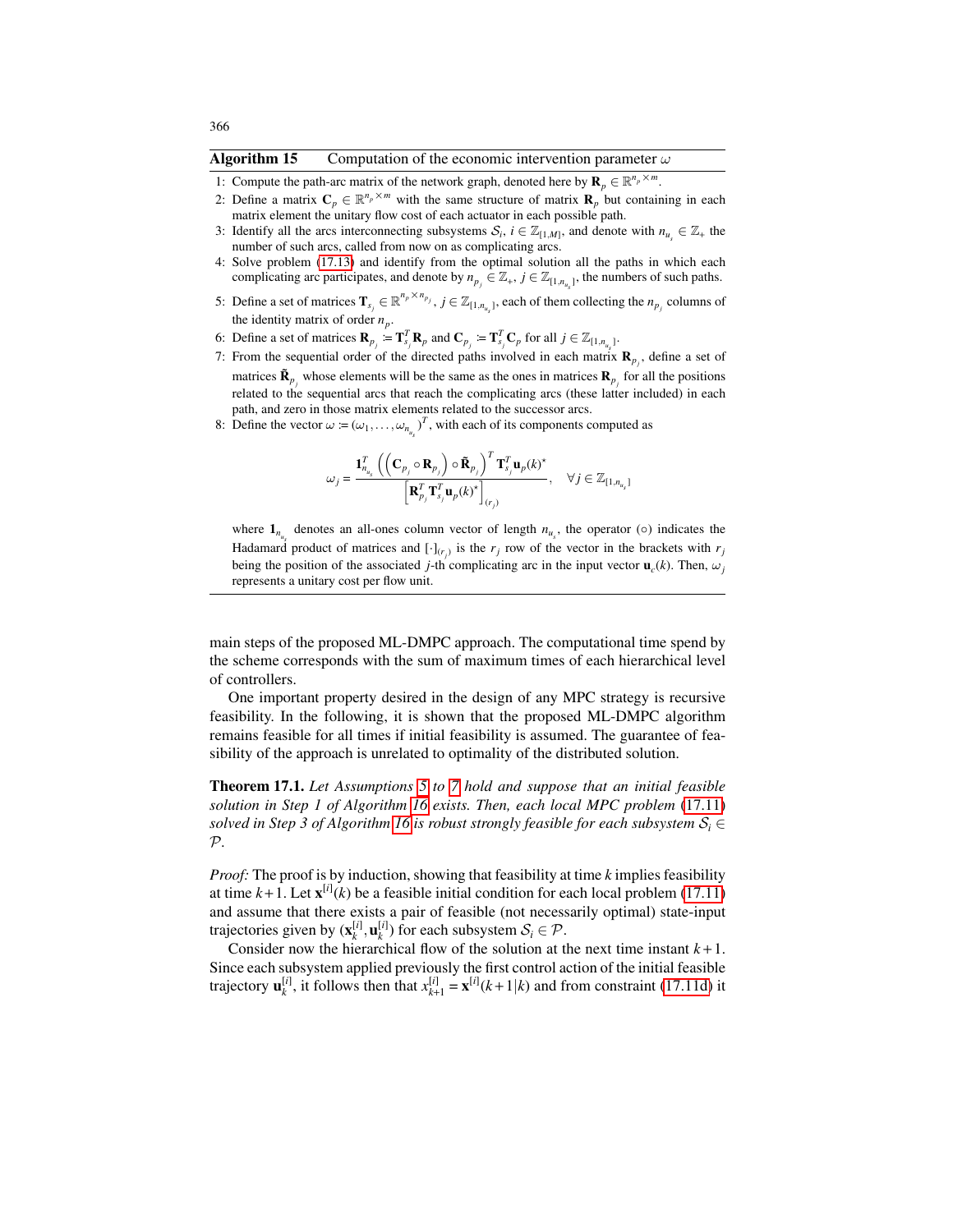Algorithm 16 Non-iterative Multi-Layer Distributed Economic MPC

- 1: **Initialisation:** Set  $k = 0$ , establish an arbitrary weight  $\omega$  in the upper layer and send that information to every local controller  $C_i$ ,  $i \in \mathbb{Z}_{[1,M]}$ . For each current local state  $\mathbf{x}^{[i]}(k)$  and local demand sequence  $\mathbf{d}_k^{[i]} = {\mathbf{d}^{[i]}(k), \mathbf{\bar{d}}^{[i]}(k+1|k), ..., \mathbf{\bar{d}}^{[i]}(k+H_p-1|k)},$  find for all subsystems  $S_i$  a feasible (not necessarily optimal) pair of state and input sequences  $(\mathbf{x}_k^{[i]} = \mathbf{A} \cdot \mathbf{x}_k^{[i]}$  $\{\mathbf{x}(k+t|k)\}_{t \in \mathbb{Z}_{[0,H_p]}, \mathbf{u}_k^{[i]} = \{\mathbf{u}(k+t|k)\}_{t \in \mathbb{Z}_{[0,H_{p}-1]}}, \mathbf{Apply } \mathbf{u}^{[i]}(k|k) \text{ in every subsystem and transmit }$ each  $\mathbf{u}_k^{[i]}$  to the controllers of the corresponding neighbours of each  $S_i$ .
- 2: **Collecting of information:** After receiving all the neighbour trajectories  $\mathbf{u}_k^{[j]}$ ,  $j \in \mathcal{N}_i$ , each controller *C<sub>i</sub>* builds the trajectory  $\mathbf{w}_k^{[i]} = {\mathbf{w}^{[i]}(k+t|k)} \in \mathbb{Z}_{[0,H_{p^{-1}]}}$ , differencing between shared inputs to be imposed by controllers arranged in higher levels of hierarchy and shared inputs planned by controllers arranged in the same or lower levels of hierarchy. These imposed and planned input trajectories are formed locally as  $\mathbf{w}_{a,k}^{[i]} = {\mathbf{w}_a^{[i] \star (k|k), \ldots, w_a^{[i] \star (k+H_p-1|k)}}$  and  $\mathbf{w}_{a,k}^{[i]} = {\mathbf{w}_b^{[i]\star}(k+1|k-1), \ldots, \mathbf{w}_b^{[i]\star}(k+H_p-1|k)}, \mathbf{w}_b^{[i]\star}(k+1|k-1)}$ , respectively, and it is assumed that  $\mathbf{w}^{[i]}(k+t|k) = (\mathbf{w}_a^{[i]}{}^T(k), \mathbf{w}_b^{[i]}{}^T(k)^T)$ . At each sampling time, obtain  $\mathbf{x}^{[i]}(k)$  and  $\mathbf{d}_k^{[i]}$  for each subsystem  $S_i$ .
- 3: Solution of local problems: Solve each optimisation problem (17.11) following a predefined hierarchical sequence.
- 4: **Implementation of control action:** Each local controller  $C_i$  applies  $\kappa_i(\mathbf{x}^{[i]}(k), \mathbf{u}^{[i]}_k, \mathbf{d}^{[i]}_k, \mathbf{w}^{[i]}_k) =$  $\mathbf{u}^{[i] \star}(k|k)$  to the associated subsystem  $\mathcal{S}_i$ . Transmit each  $\mathbf{u}^{[i]}_k$  to the controllers of the corresponding neighbours of each  $S_i$ .
- 5: **Updating of the economic intervention parameter:** If  $\lfloor k \rfloor_{\mathcal{P}_1} \in \mathbb{Z}_+$ , then solve problem (17.13) for the current  $\mathbf{d}_k$  and update  $\omega$  following Algorithm 15. Send the new weight to each local controller  $C_i$ . Otherwise, go to step 5.
- 6: Increment *k* and go to step 2.

holds that  $\mathbf{x}^{[i]}(k+1) \in C_{\infty}^{S_i}$  for all  $i \in \mathbb{Z}_{[1,M]}$ . Since  $C_{\infty}^{S_i} \neq \emptyset$  by Assumption 7, it follows from the invariance property of  $\mathcal{C}_{\infty}^{\mathcal{S}_i}$  that for all  $(\mathbf{x}^{[i]}(k+1), \mathbf{d}_{k+1}^{[i]}, \mathbf{w}_{k+1}^{[i]}) \in \mathcal{C}_{\infty}^{\mathcal{S}_i} \times \mathcal{D}_i^{H_p} \times$  $\mathcal{W}_i^{H_p}$ , there exists a control sequence  $\mathbf{u}_{k+1}^{[i]} \in \mathcal{U}_i^{H_p}$  such that the constraints in problem (17.11) are satisfied at time instant  $k+1$  for all  $i \in \mathbb{Z}_{[1,M]}$ .

This claim holds only under 1, that is, if and only if each controller  $C_i$  knows at least the first demand value of its local and virtual demands  $(d^{[i]}(k+1))$  and  $w^{[i]}(k+1)$ 1) when solving at  $k+1$ ). Such requirement is guaranteed by means of constraint (17.11f), which is feasible by the assumption of existence of any initial feasible trajectory u*<sup>k</sup>* . Therefore, all the local problems solved sequentially by controllers *C<sup>i</sup>* are feasible at *k*+1. Feasibility for all times follows then by induction over *k* and the assumption of initial feasibility. Consequently, the ML-DMPC approach is strongly feasible and the claim is proved.

### 17.4 Simulations and results

In order to evaluate the effectiveness of the proposed ML-DMPC approach, the case study related to the model of the Barcelona DWTN is used. In this network, the set  $\mathcal{O}_g$  of global control objectives is formed only by the cost function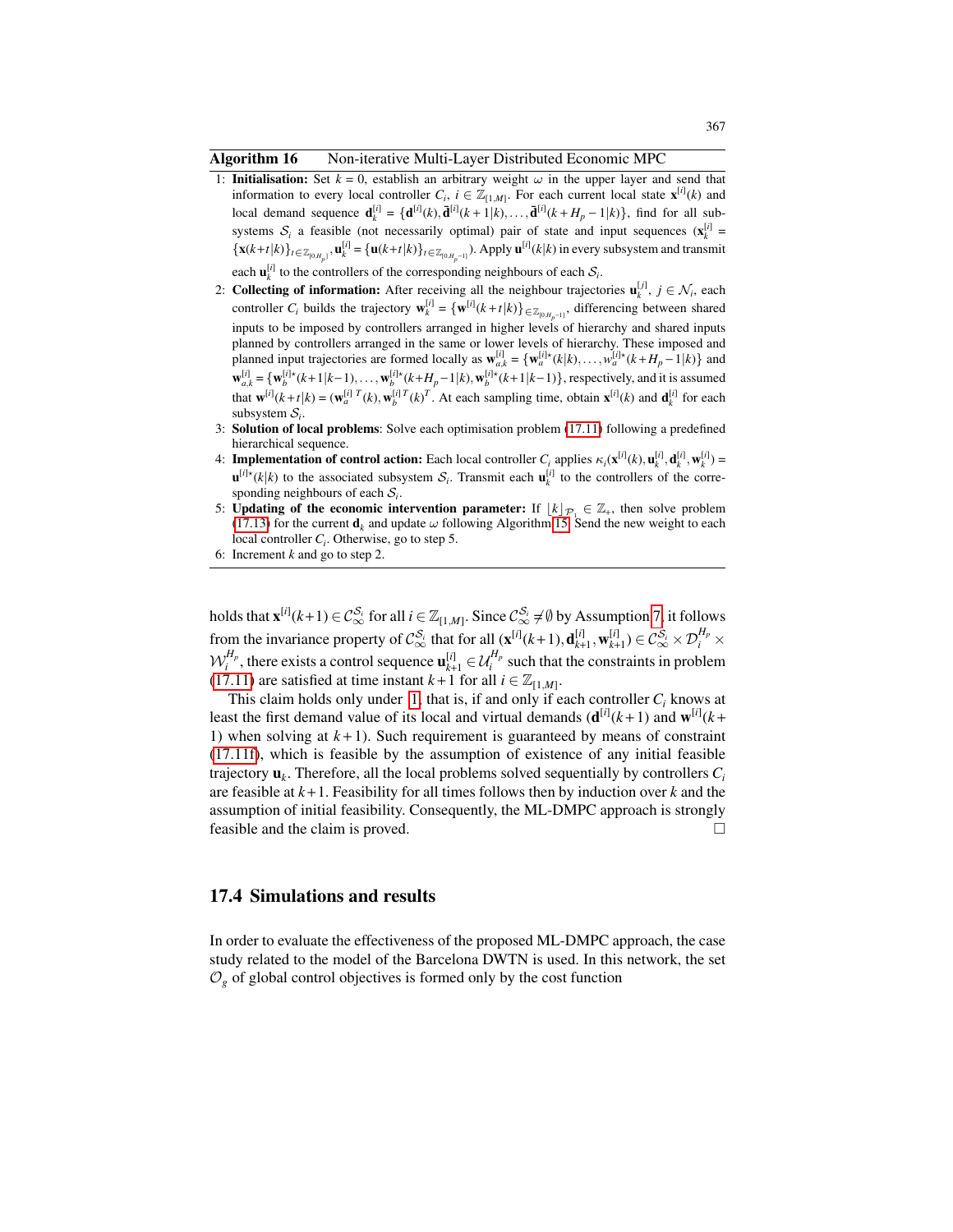$$
J_E(\mathbf{x}(k), \mathbf{u}(k; \mathbf{c}_u(k), \mathbf{c}_x(k)) = \mathbf{c}_u^T(k) \mathbf{W}_e \mathbf{u}(k) \Delta t + \mathbf{c}_x^T(k) \mathbf{W}_h \mathbf{x}(k),
$$
 (17.14a)

while the set  $O_l$  of local control objectives is formed by the cost functions

$$
J_S(\mathbf{x}(k); \mathbf{s}(k)) = \begin{cases} (\mathbf{x}(k) - \mathbf{s}(k)^T \mathbf{W}_s(\mathbf{x}(k) - \mathbf{s}(k)) & \text{if } \mathbf{x}(k) \le \mathbf{s}(k) \\ 0 & \text{otherwise,} \end{cases}
$$
(17.14b)

$$
J_{\Delta}(\Delta \mathbf{u}(k)) \coloneqq \Delta \mathbf{u}^{T}(k) \mathbf{W}_{\Delta u} \Delta \mathbf{u}(k). \tag{17.14c}
$$

The overall network is assumed to be decomposed in six subsystems ( $\mathcal{P} = \{S_1, \ldots, S_6\}$ ), which are non-overlapped, output-decentralised and input-coupled (see Figure 16.3). The model and constraints of each subsystem  $S_i$  are obtained following Section 17.2.

The controller  $C_i$  of each subsystem  $S_i$  uses the following local multi-objective stage cost in its optimisation problem:

$$
J_i(k, \mathbf{x}^{[i]}(k), \mathbf{u}^{[i]}(k) = \hat{\lambda}_{1,i} \hat{J}_{E,i}(\mathbf{x}^{[i]}(k), \mathbf{u}^{[i]}(k; \mathbf{c}_u^{[i]}(k)) + \lambda_{2,i} J_{\Delta,i}(\Delta \mathbf{u}^{[i]}(k)) + \lambda_{3,i} J_{S,i}(\xi^{[i]}(k); \mathbf{x}^{[i]}(k), \mathbf{s}^{[i]}(k)),
$$

where functions  $\hat{J}_{E,i}$ ,  $J_{\Delta,i}$  and  $J_{S,i}$  are the local economic, safety and smoothness objectives for subsystems  $S_i$  (see Section 17.3.1 for the derivation of the local costs). Moreover,  $\hat{\lambda}_{1,i}$ ,  $\lambda_{2,i}$ , and  $\lambda_{3,i}$  are positive scalar weights to prioritise each objective in the aggregate local cost function.

Each local MPC controller operates with a sampling time  $\Delta t_2 = 1$  hour and a prediction horizon  $H_p = 24$  hours. The weight  $\hat{\lambda}_{1,i}$  and the internal economic parameters of each function  $\hat{\ell}_{E,i}$ ,  $i \in \mathbb{Z}_{[1,6]}$ , are modified by the upper optimisation layer, placing properly each element of the intervention parameter  $\omega$  (see Algorithm 15) in the local cost of the corresponding complicated arcs. The cost function used in the upper optimisation layer is given by

$$
J_{up}(k, \mathbf{x}_c(k), \mathbf{u}_c(k)) = J_{E,c}(\mathbf{x}_c(k), \mathbf{u}_c(k)),
$$
\n(17.15)

which is derived from (17.14a) but expressed in a temporal scale of days (i.e.,  $\Delta t_1$  = 24 hours).

The constraints and the rest of the parameters involved in the optimisation problems (i.e., water demands, economic prices of water end electricity, safety thresholds) are set up according to Chapter 2.

Figure 17.3 shows, in a more compact way, the resulting subsystems and the important couplings between them including their direction. Instead of neglecting the effect of this shared links as classic pure decentralised control schemes do, the ML-DMPC approach applied to the aforementioned case study has the control architecture shown in Figure 17.2.

The results obtained by applying the ML-DMPC (Algorithm 16) are compared with those of applying a centralised MPC (CMPC) approach and a decentralised MPC (DMPC) strategy proposed in [14]. All of the results were obtained for a sim-

368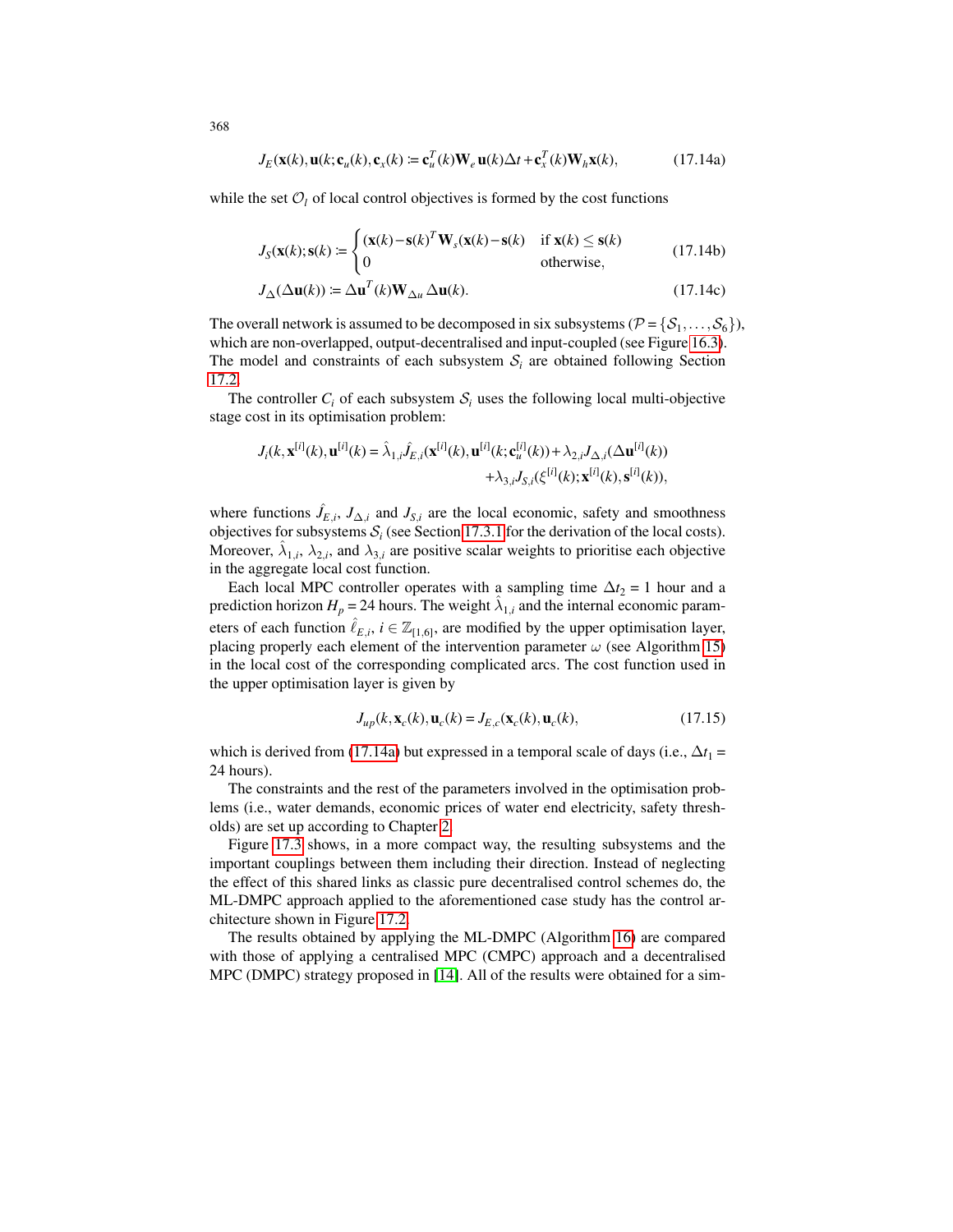

Fig. 17.3 Network subsystems  $S_i$  and their shared connections  $w_{ij}$ 

tion, which allows to propagate the water cost of sources related with neighbour ulation horizon of 72 hours with real data of the network, and are summarised in Table 16.2 (Chapter 16) in terms of computational burden and of economic cost as a global management performance indicator. For each MPC approach, the computational time (in seconds) and the water, electric and total cost in economic units (e.u.), are detailed. It can be noticed that an increment of nearly 30% of the total costs of operation occurs when using the one-level hierarchical DMPC strategy reported in [14] with respect to the CMPC baseline. Despite the lower electric costs, the loss of performance in the overall cost is due to the specialised behaviour of local MPC controllers to solve their own optimisation problems without knowing the real water-supply cost of using shared resources with the neighbours. In contrast, the ML-DMPC outperforms the DMPC results by including the bi-level optimisasubsystems to the shared links thanks to the daily centralised control level. With this ML-DMPC approach, the level of sub-optimality is acceptable comparing with the CMPC strategy, i.e., total costs are very similar, but the computational burden is reduced. For this particular application, the computational time of the three approaches is able to satisfy the real-time constraint since the control sampling time is 1 hour. Thus, the main motivation for using ML-DMPC is the scalability and easy adaptability of the sub-models if network changes, as well as the modularity of the control policy that leads to face some malfunction/fault without stopping the overall supervisory MPC strategy.

Due the difference of price between water sources and the impact of electric costs on the overall economic performance, the CMPC and ML-DMPC strategies decide to use more water from the Llobregat source despite the consequent pumping of more water through the network (see Figures 17.5), but achieving a lower total cost, while the hierarchical DMPC decides to exploit in each subsystem their own water source (which could be expensive) and minimise the pumping operation cost.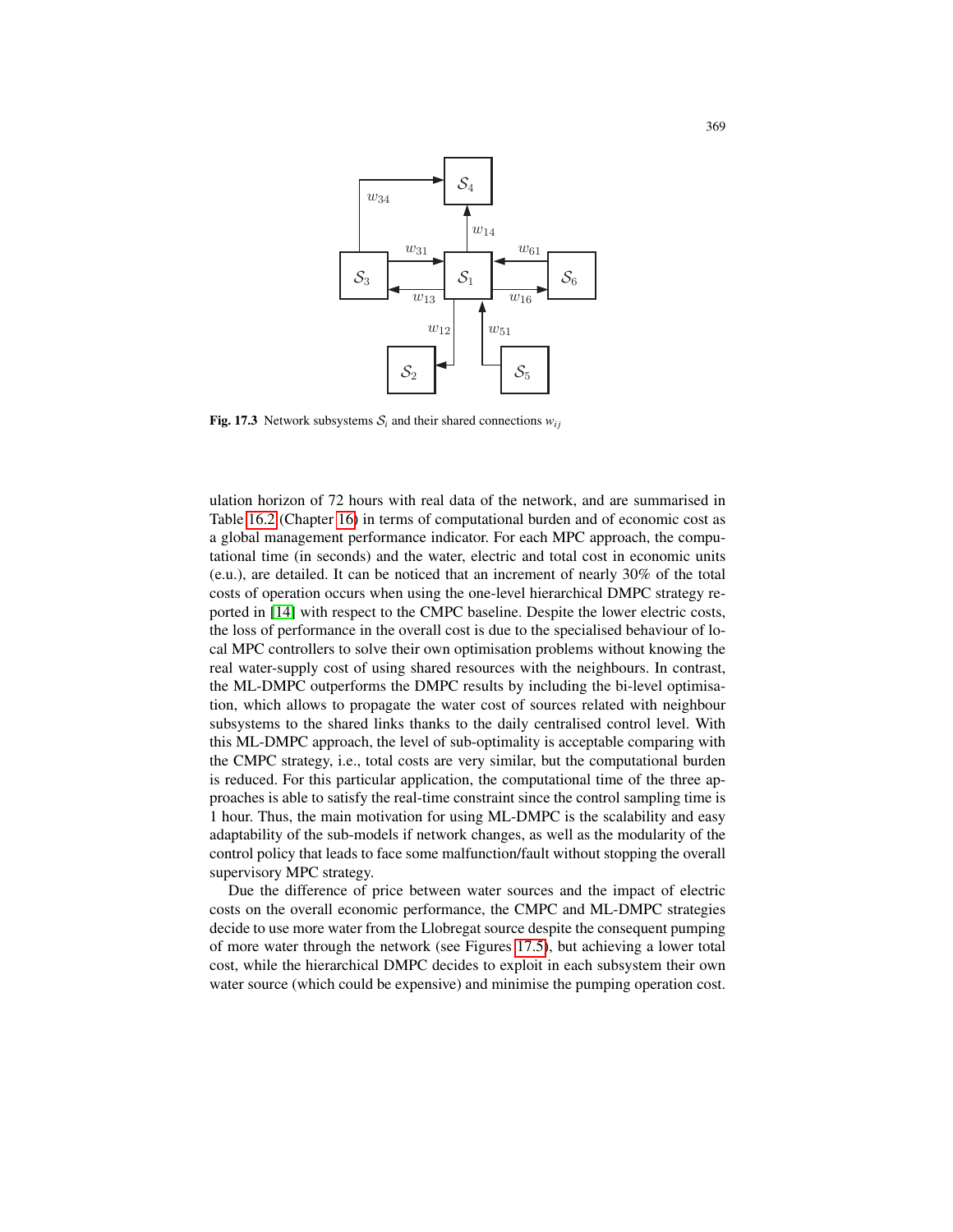Table 17.1 Performance comparisons

| <b>INDEX</b>                       | CMPC <sup>1</sup> | <b>DMPC</b>     | ML-DMPC         |
|------------------------------------|-------------------|-----------------|-----------------|
| Water Cost                         | 93.01             | 205.55          | 97.11           |
| Electric Cost<br><b>Total Cost</b> | 90.31<br>183.33   | 34.58<br>240.13 | 87.53<br>184.65 |
| CPU time                           | 1143              | 537             | 540             |



Fig. 17.4 Economic costs of the three MPC strategies



Fig. 17.5 Total flow per water source in the Barcelona DWTN

Figure 17.4 shows in detail the evolution of water cost and electric cost, respectively. These results confirm the improvement obtained by including an upper optimisation layer to coordinate the local MPCs and face the lack of communication when solving their problems in a tractable way.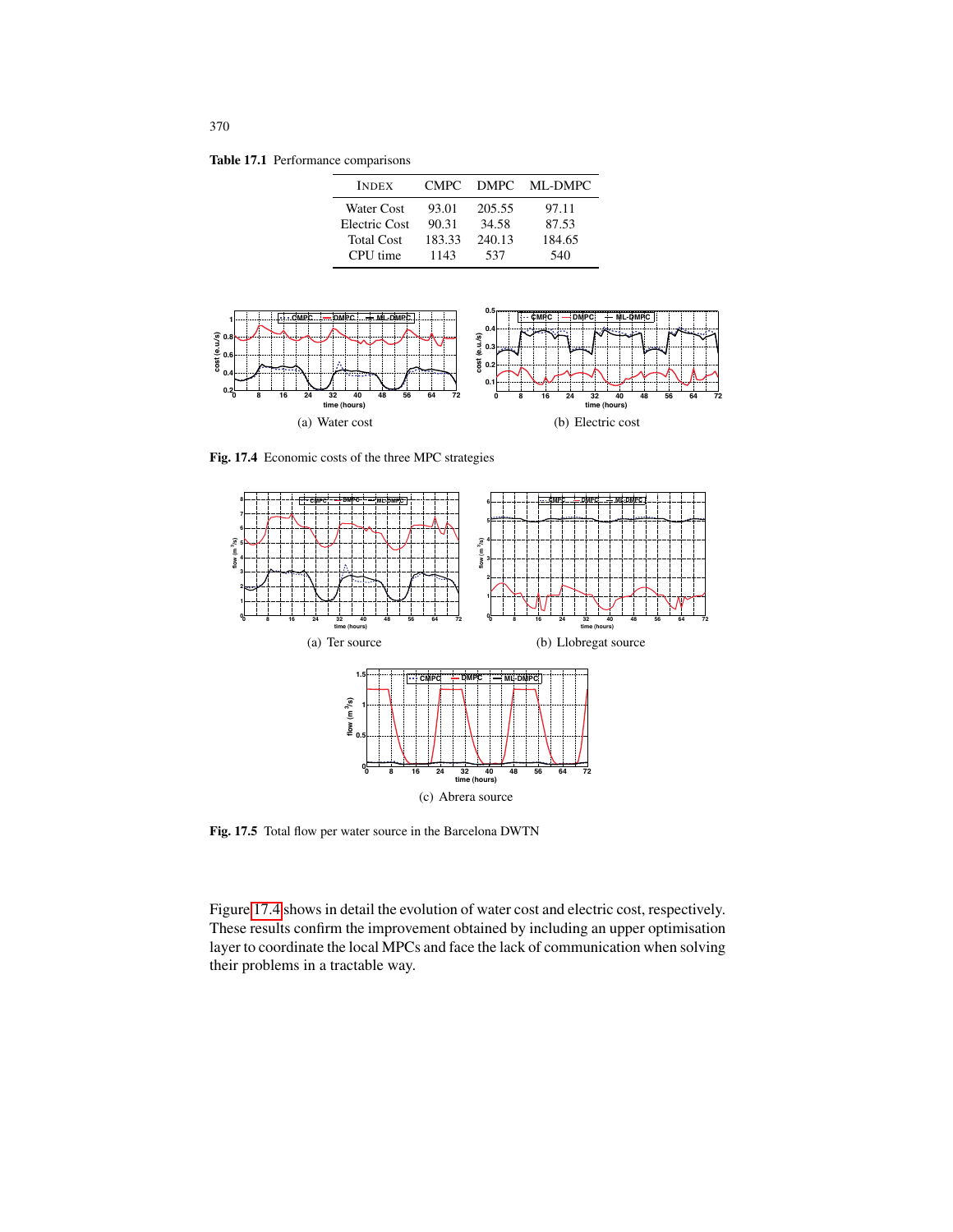#### 17.5 Conclusions and research perspectives

This chapter proposed a non-iterative multi-layer distributed economic MPC approach for large-scale flow-based networks. The control architecture consists in two optimisation layers. The upper layer, working with a larger time scale, is in charge of improving the global performance (in general related to an optimal economic cost) by influencing a set of distributed MPC controllers by means of an intervention economic parameter. These distributed controllers are hierarchically arranged in a lower optimisation layer and are in charge of determining the set-point of the flow actuators to satisfy the local management/control objectives. The system decomposition is based on graph partitioning theory. Results obtained on selected simulation scenarios have shown the effectiveness of the control strategy in terms of system modularity, reduced computational burden and, at the same time, reduced loss of performance in contrast to a CMPC strategy and a hierarchical-like DMPC strategy. Additionally, it has been proved that the proposed approach results in a strongly feasible distributed MPC algorithm. For clarity of presentation, in Algorithm 16 it was required that each subsystem calculates its input trajectory at each time step in a hierarchical and sequential order. However, the algorithm works in the same way if non-neighbouring systems located in the same level of hierarchy solve their problems in parallel. Future work will be focused on finding stability conditions under the framework of economic MPC, and also on improving the mechanism of coordination to avoid the requirement of plant-wide information in the upper layer of the ML-DMPC approach.

#### References

- [1] M. Baric and F. Borrelli. Decentralized robust control invariance for a network ´ of integrators. In *Proceedings of the American Control Conference (ACC)*, pages 3939–3944, Baltimore, MD, USA, June 2010.
- [2] W.C. Cheng, N.S. Hsu, W.M. Cheng, and W. Yeh. A flow path model for regional water distribution optimization. *Water Resources Research*, 45:1–12, 2009.
- [3] A.J. Conejo, E. Castillo, R. Minguez, and R. Garcia-Bertrand, editors. *Decomposition Techniques in Mathematical Programming*. Springer, Berlin, 2006.
- [4] P.A.A Driessen, R.M. Hermans, and P.P.J. van den Bosch. Distributed economic model predictive control of networks in competitive environments. In *Proceedings of the IEEE Conference on Decision and Control (CDC)*, pages 266–271, Maui, HI, USA, December 2012.
- [5] M. Jilg and O. Stursberg. Optimized distributed control and topology design for hierarchically interconnected systems. In *Proceedings of the European Control Conference (ECC)*, pages 4340–4346, July 2013.
- [6] S. Kamelian and K. Salahshoor. A novel graph-based partitioning algorithm for large-scale dynamical systems. *International Journal of Systems Science*,